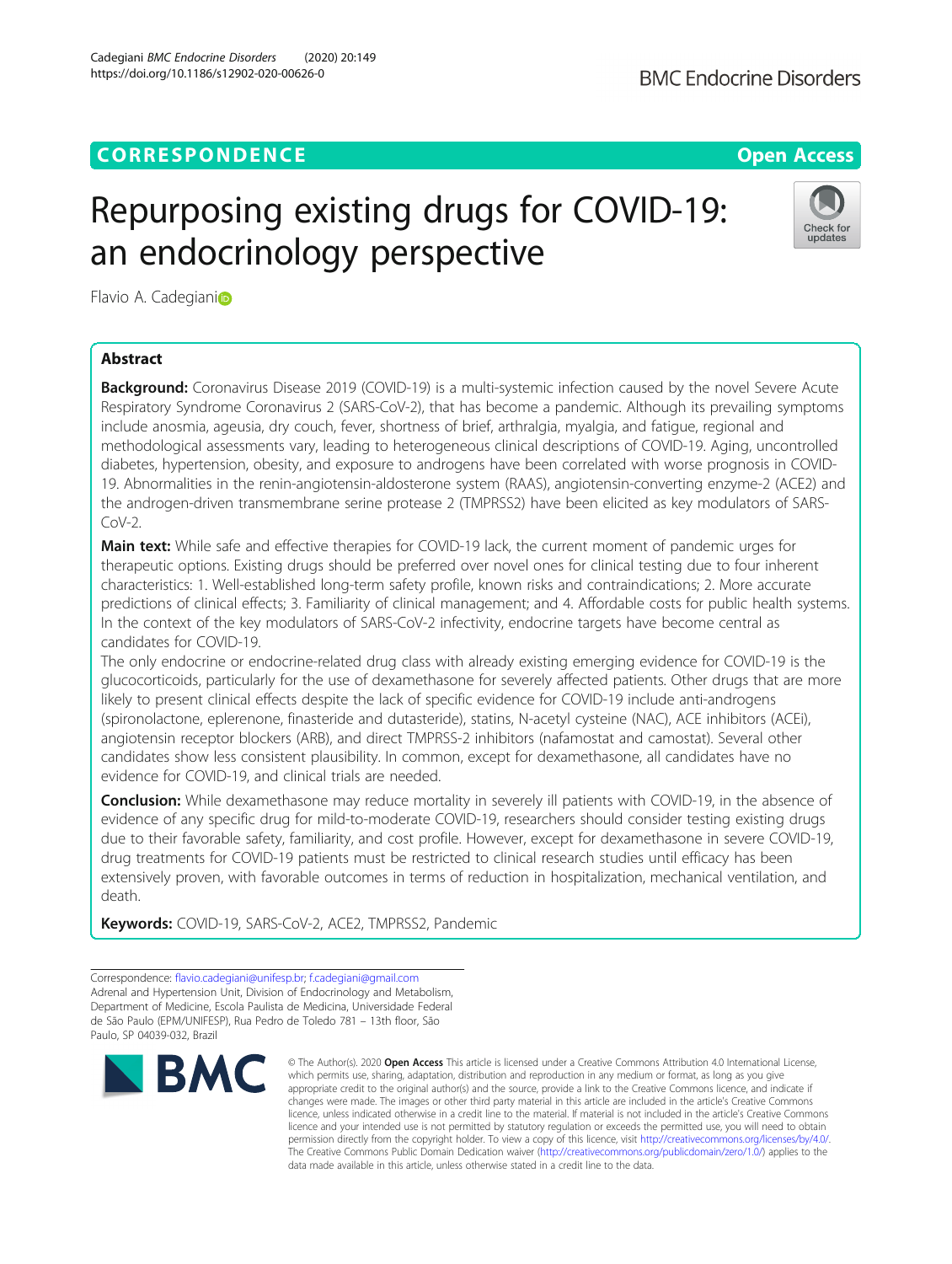## Background

Coronavirus Disease 2019 (COVID-19) is a multisystemic infection caused by the novel Severe Acute Respiratory Syndrome Coronavirus 2 (SARS-CoV-2), from the coronaviridae family. Some of the specific characteristics found in SARS-CoV-2, including long periods of incubation and shedding, large percentage of asymptomatic and pre-symptomatic infected subjects that may transmit the virus, and the prolonged resistance in surfaces  $[1-3]$  $[1-3]$  $[1-3]$  $[1-3]$ , are plausible explanations for the inability to contain the SARS-CoV-2 spread, resulting in the current pandemic, although its mechanisms are still not fully elucidated, and may vary according to mutations that SARS-CoV-2 undergoes.

Prevailing symptoms in COVID-19 include anosmia, ageusia, dry couch, fever, shortness of brief, arthralgia, muscle soreness, fatigue, gastrointestinal symptoms, testicular and breast pain. However, slight mutations in the virus and variations in methodological assessments leads to heterogeneous clinical descriptions of COVID-19.

Besides age, data from regions with distinct epidemiological patterns consistently demonstrated that four other major factors are correlated with worse prognosis in SARS-CoV-2: uncontrolled diabetes, hypertension, obesity, and in-tissue exposure to androgens [[3](#page-10-0)–[9\]](#page-10-0).

The unique SARS-CoV-2 characteristics and its unprecedented mechanisms of actions challenge the precise description of its mechanisms of actions and pathogenicity [[10](#page-10-0)–[15\]](#page-10-0). The only aspect of SARS-CoV-2 that has demonstrated undisputed characterization is its cell entry, which has shown to be dependent on angiotensinconverting enzyme-2 (ACE2) receptor and transmembrane serine protease 2 (TMPRSS2). While ACE2 is the site of coupling of the spike protein of SARS-CoV-2, TMPRSS2 primes the virus spikes and the ACE2 receptor, allowing its cell entry. The distribution of ACE2 expression in tissues is in fully accordance with the clinical manifestations of COVID-19, that has demonstrated to be multisystemic, although predominantly pulmonary, reinforcing the ACE2-centered hypothesis in COVID-19.

In addition, the vascular system, also largely affected in COVID-19, also induces pulmonary manifestations, since vascularity is critical for respiratory function. Conversely, to date, the only known regulators of TMPRSS2 expression are androgens, which may explain the prevailing presence of males in severe COVID-19, in particular those with androgenetic alopecia (AGA), in which TMPRSS2 expressed seems to be more expressed than in non-AGA males, due to increased hyperandrogenic hormones, specially 5-alpha dihydrotestosterone (5alpha-DHT), enhanced androgen receptor sensibility, or both [\[8](#page-10-0), [9](#page-10-0)].

The understanding of the natural course of SARS-CoV-2 is imperative to provide hypotheses for potential

therapeutic targets for COVID-19. Currently, COVID-19 can be divided into three stages, although further findings may lead to changes in the understanding of COVID-19 natural history of the disease. The first stage encompasses the period of SARS-CoV-2 viral infection, usually takes between five and ten days, and is dependent on ACE2 attached to surfaces, which seems to regulate the viral cell entry and infectivity, while free circulating ACE2 may preclude from viral infectivity by coupling with SARS-CoV-2 [[16](#page-10-0)–[19\]](#page-10-0). In this stage, since TMPRSS2 facilitates virus cell entry, its expression is also directly correlated with SARS-CoV-2 infectivity.

Unlike the first stage, common to all infected subjects, the second and third stages of COVID-19 are not obligatorily present, and depend on individual characteristics and predisposition. The second stage corresponds to the exacerbated inflammatory reactions to SARS-CoV-2. The second stage typically begins after the downregulation of membrane ACE2 due to its endocytosis that occurs in the first stage. Oppositely to what has been hypothesized for the first stage, increased attached ACE2 during the second stage is likely correlated with favorable outcomes, since ACE2 may limit the cytokine storm that underlies the Acute Respiratory Distress Syndrome (ARDS) in COVID-19.

In addition to the downregulation of attached ACE2 expression, the overexpression of the pro-inflammatory angiotensin II-angiotensin receptor type 1 (AT1) axis and the under-expression of the anti-inflammatory angiotensin 1–7 – G-coupled Mas receptor axis may contribute to the abnormal responses that lead to the cytokine storm, that determines the progression to the third phase, that corresponds to acute lung injury and related dysfunctions.

From the learnings on SARS-CoV-2 mechanisms of infection and disease, the complex relationship between ACE2 and SARS-CoV-2 has been demonstrated to be key to predict COVID-19 severity: while increased circulating ACE2 may provide protection by inhibiting SARS-CoV-2 coupling to attached ACE2, a dual correlation between lung membrane-attached ACE2 and COVID-19 has been demonstrated, since during the viral replication the ACE2 expression may enhance viral infectivity, whereas afterwards ACE2 becomes crucial to avoid over-inflammatory and over-immunologic responses, preventing the occurrence of ARDS.

## SARS-CoV-2: endocrinological and clinical risk factors related to endocrine-related disorders

While multiple mechanisms have demonstrated to participate in COVID-19 pathogenesis, the regulation of the Renin-Angiotensin-Aldosterone System (RAAS) has been demonstrated to be critical for the COVID-19 pathogenesis, since angiotensin 1–7 (Ang 1–7), ACE2 and AT1, that participate in the RAAS, are three of the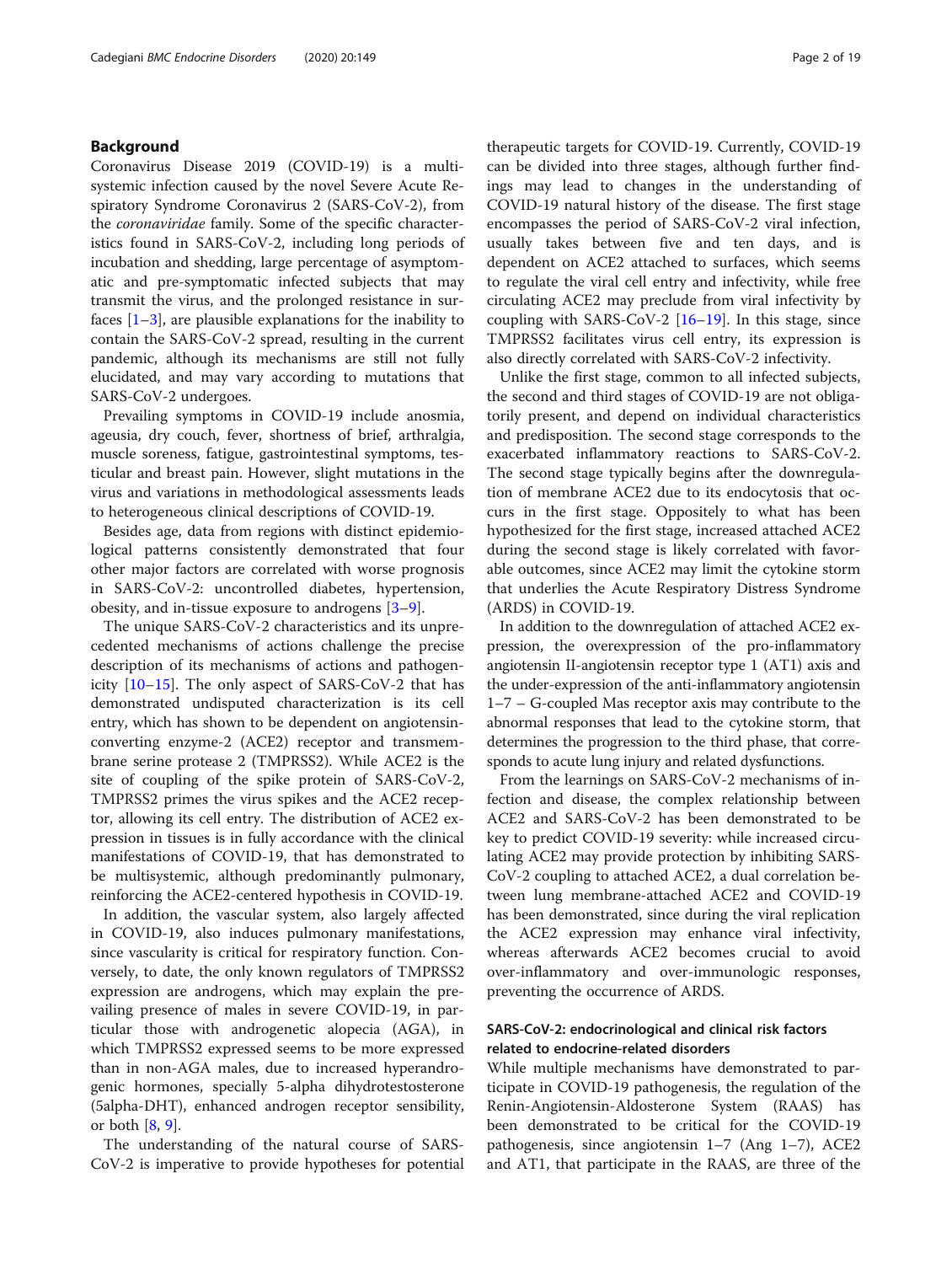four key modulators of SARS-CoV-2 infection patterns. The fourth key regulator of SARS-CoV-2 infectivity is TMPRSS2, which is largely and solely modulated by specific androgens, and depends on androgenic metabolomic profile and androgen receptor (AR) sensibility. In common, all major key mechanisms of SARS-CoV-2 interaction with organism are dependent on overall endocrine functions.

Abnormalities in the RAAS and ACE2 expression as being determinants of COVID-19 severity provide mechanistical substantiation for the overrepresentation of hypertension and obesity as risk factors for COVID-19. Conversely, TMPRSS2 overexpression may justify the higher occurrence of COVID-19 complications in males, particularly in those with androgenetic alopecia (AGA), in which TMPRSS2 is likely more activated compared to non-AGA males  $[8, 9]$  $[8, 9]$  $[8, 9]$  $[8, 9]$ . In addition, up to  $40\%$ of patients with severe SARS-CoV-2 may present underlying silent congestive heart failure (CHF), leading to reduced pulmonary capacity and easier decompensation of cardiovascular and respiratory systems [[20](#page-10-0)]. Together, dysfunctions in the RAAS, ACE2 and TMPRSS2 underlie all major risk factors for severe COVID-19.

In particular for obesity, the most remarkable risk factor in COVID-19, particularly among those below 50 y/o, multiple mechanisms have been proposed to justify the severity of COVID-19, including multiple sites of disruption in the RAAS system, ACE2 expression and activity, associated to an imbalance towards the hypertensive and pro-inflammatory angiotensin II- AT1 axis observed in obese subjects.

Since the RAAS, ACE2 and TMPRSS2 expression encompass virtually all tissues, and their biological actions are not restricted to endocrine regulation, one expects that manifestations related to their dysfunctional expression and activity would not be restricted to endocrine functions. Indeed, the pro-thrombotic state notably present during COVID-19, as well as hematological, kidney, hepatic, cardiovascular, neurological and gastrointestinal manifestations extensively reported in COVID-19 [\[21](#page-10-0)–[47\]](#page-11-0), are largely mediated by abnormalities in the RAAS, ACE2, and TMPRSS2.

In summary, the demonstration that overexpression of attached ACE2 compared to circulating, aberrancies in ACE2 expression and activity, predominant pro-inflammatory angiotensin II-AT1 over angiotensin 1–7-Mas receptor axis, and increased TMPRSS2 expression as keys to determine COVID-19 severity [[48](#page-11-0)–[53](#page-11-0)] allows the hypothesis that regulation of endocrine system may be central for improvement of COVID-19 related outcomes in clinical practice.

#### Main text

#### Strategies against SARS-CoV-2

The identification of effective treatments to reduce COVID-19 clinical outcomes, mortality and post-

COVID manifestations is highly desired while definitive solutions like effective and safe vaccines are not universally available. Targets that address SARS-CoV-2 mechanisms of infection and risk factors allow proposals of more precise therapies to be potentially effective against COVID-19.

In the current lack of evidence on effective therapies, a major challenge is to identify or discover drugs that delivers high effectiveness, strong safety profile, and affordability for public health systems. In this regard, more than 400 novel drugs including more than 30 biological agents are undergoing clinical trials, among which some may show effectiveness, but will still lack long-term safety profile and is unlikely to be affordable for massive use.

Repurposing existing drugs for COVID-19 should be preferred over the development of new molecules due to four major reasons inherent to long used molecules [[53](#page-11-0)– [57\]](#page-11-0): 1. Well-established short- and long-term safety profile, risks, and contraindications, allowing directed monitoring and lower costs of follow-up and avoiding their use in formally contraindicated populations; whereas newly released drugs require longer studies, thorough monitorization and strict follow-up of special populations, due to the undetermined effects in large populations, since safety profile, detailed risk assessment and detection of uncommon adverse effects and complications can only be obtained in long-term large-scale studies; 2. Mechanisms of action tend to be better elucidated, allowing more precise predictions of clinical effects in COVID-19; 3. Clinicians are more likely familiarized with the clinical management of already existing drugs, including posology, effects, and complications, which is of great importance since the number of infected subjects does not allow COVID-19 to be managed within specialized centers; and 4. For COVID-19, patented drugs will unlikely have sufficient costeffectiveness to justify their use in large scale, once the majority of infected subjects will cure without major clinical complications, irrespective of any treatment. Thus, the number necessary to treat (NNT) will be unconditionally high, which does not support expensive therapeutic options.

In this context, the clinical use prior to specific evidence of efficacy against COVID-19 has been accepted in the current lack of therapeutic options, particularly when risks of complications are high [\[55](#page-11-0)–[57](#page-11-0)]. However, the off-label use, termed as compassionate, should be restricted to those steadily safe drugs, as learned from the harms caused by the unrestricted spread use of hydroxychloroquine  $[58]$  $[58]$  $[58]$  – which does not hamper from its potential effectiveness, particularly in the first stage of the disease, to be further elucidated.

Considering the current evidence, the employment of currently existing long used drugs should target SARS-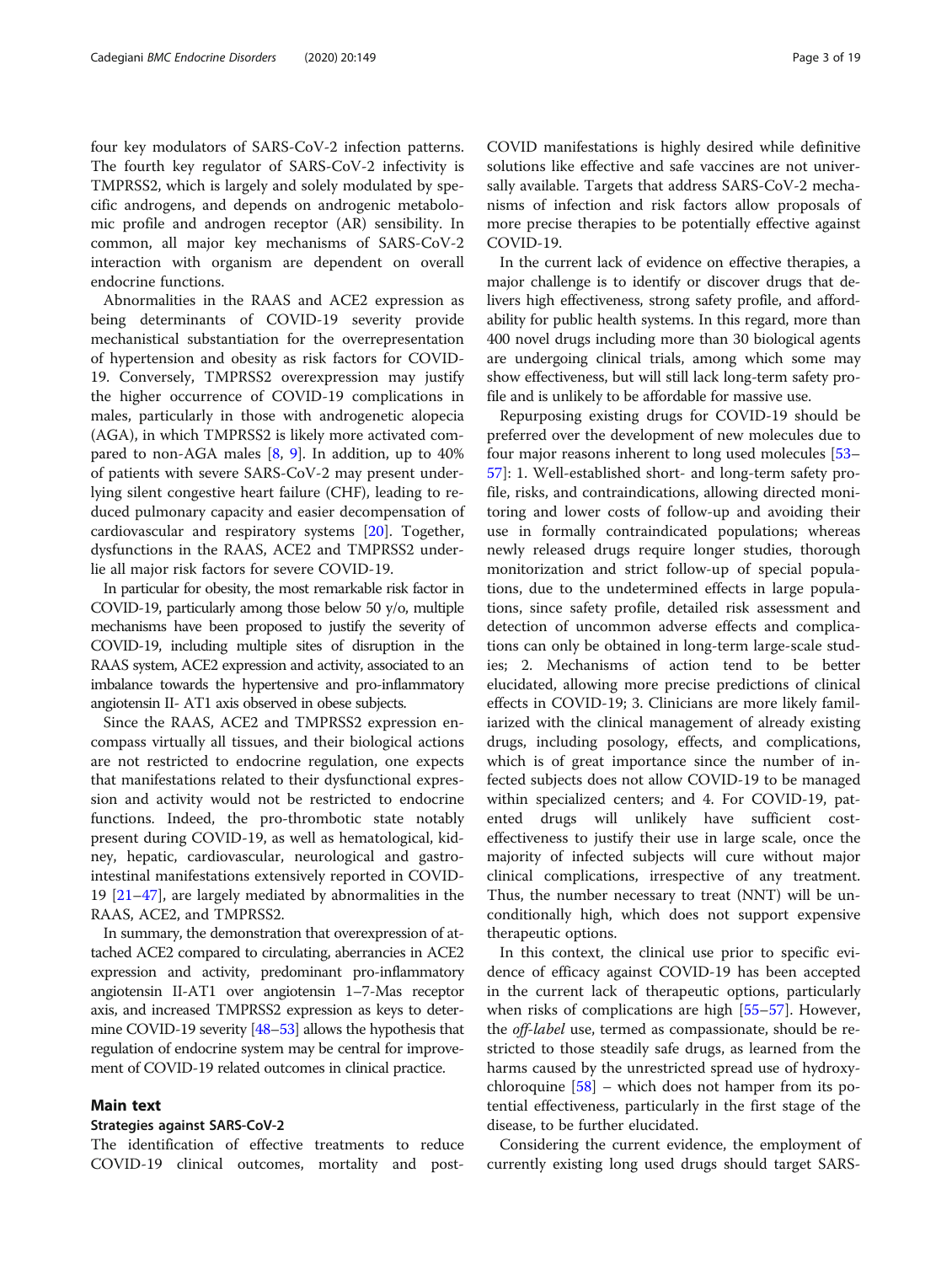CoV-2 infectivity, inflammatory response, or both, by addressing at least one of the following: ACE2 timing of expression in the lungs and balance between circulating and membrane-attached ACE2, enhancement of the angiotensin 1–7 axis, inhibition of TMPRSS2 actions, specific antiinflammatory or immune-modulator effects, direct or indirect anti-viral activity, or blockage of harmful effects of dysfunctional RAAS overtly found in obesity.

In this context, endocrine targets have become central, as many of the drugs for the prevailing endocrine or endocrine-related dysfunctions, including anti-diabetics, anti-hypertensives, hormones and have demonstrated effects on one or more sites of actions in COVID-19, once SARS-CoV-2 infectivity and response are highly modulated by different endocrine pathways with strong interactions.

The characteristics to be present within proposed drugs should include well-established risks and contraindications, cardiovascular safety or protection, hematological and vascular safety or protection, with neutral or preventive effects of thromboembolic events, favorable effects on the RAAS and ACE2, neutral or downregulation of the androgen-mediated TMPRSS2, and inhibition or nonexacerbation of acute lung injuries. Drugs that address subclinical CHF and other cardiac dysfunctions may provide independent additional protection, since CHF and elevated cardiac markers are highly prevalent among hospitalized COVID-19 patients [[59](#page-11-0)–[61\]](#page-11-0).

A systematic search of the following terms have been searched in PubMed database: "(name of the drug)" or "(name of the drug class)" or "(hormone)" + "COVID" or "SARS-CoV-2" or "lung injury" or "ARDS" or "viral" or "renin-angiotensin system" or "renin-angiotensin-aldosterone system" or "TMPRSS2" or "ACE2" or" RAAS". In clinicaltrials.gov, search was performed using the expressions "COVID" + "(name of the drug)" or "(name of the drug class)" or "(hormone)".

Candidates for COVID-19 have been ordered according to their likelihood to provide protection for COVID-19: 1. Of major relevance: more likely to provide clinical benefits, with preliminary or consistent clinical data on COVID-19; 2. Of moderate relevance: strong plausibility but weak evidence on COVID-19; 3. Of minor relevance: moderate plausibility but solely theoretical; 4. Discourage use in COVID-19: those that harmful effects may overtake benefits on COVID-19; and 5. A summary of drugs unrelated to the endocrine system with potential benefits for COVID-19.

Data on each drug class as candidate for COVID-19 has been presented following a specific logical sequence: 1. Mechanisms of action that could theoretically provide benefits for COVID-19; 2. How the drug could be used to treat COVID-19, including the target stages of the disease; and 3. Current specific data on COVID-19, if any.

#### Candidate drugs against COVID-19

Several different drugs have elicited hypothetical benefits against COVID-19, including hormones, anti-diabetics and anti-androgens, although the vast majority remains only theoretical, and many of these drugs could provide protection for their regular users, but not necessarily show clinical benefits in COVID-19 if specifically used for this purpose.

#### Of major relevance

The only endocrine-related drug class that currently has evidence for COVID-19 are the glucocorticoids. Their use for severe illnesses has dubious and contradictory data  $[62, 63]$  $[62, 63]$  $[62, 63]$  $[62, 63]$  $[62, 63]$ , that seems to depend on the etiology and patterns of lung injury, level of severity, and level of contribution of an overreactive inflammatory response for the severe state, since the two major actions expected from glucocorticoids are their strong anti-inflammatory properties and as enhancers of the physiological response to stress. However, specifically for severe COVID-19, emerged data has been favorable for the use of glucocorticoids, since it has been demonstrated to reduce mortality among hospitalized patients, particularly those in mechanic ventilation [[64\]](#page-11-0), which corresponds to the third stage of COVID-19, and 10 currently ongoing clinical trials are testing glucocorticoids in this stage [[65\]](#page-11-0). Conversely, for mild to moderate COVID-19, although the use of corticoids was initially discouraged due to potential delay of viral clearance and increase of viral infectivity [[66](#page-11-0)–[68](#page-11-0)], improvements have been reported when used during the second stage of COVID-19, before the development of ARDS [[69](#page-11-0)–[74](#page-11-0)], likely due to glucocorticoid ability to prevent cytokine storm. Since the majority of glucocorticoids has concurrent mineralocorticoid effects, i.e, aldosterone-like actions [[75](#page-11-0)–[79](#page-11-0)], glucocorticoid may enhance the RAAS and mimic detrimental effects of hypertension and obesity in this system, potentially increasing the risks of complications related to COVID-19.

Considering the differences in the characteristics of each corticoid, the specificity of glucocorticoid over mineralocorticoid action when selecting the corticoid to be used should not be despised. In particular, dexamethasone exerts powerful and highly selective glucocorticoid effects, and together with betamethasone, they are the only exogenous corticoids with no mineralocorticoid actions [\[75](#page-11-0)–[79\]](#page-11-0). Strong glucocorticoid with absence of mineralocorticoid actions which should be the preferred corticoid regimen for COVID-19, since mineralocorticoid activity may indirectly stimulate viral spread through imbalance between circulating and membrane-attached ACE-2, and deteriorate cardiac and pulmonary functions, central in COVID-19. This may explain the superior efficacy of dexamethasone in severely ill patients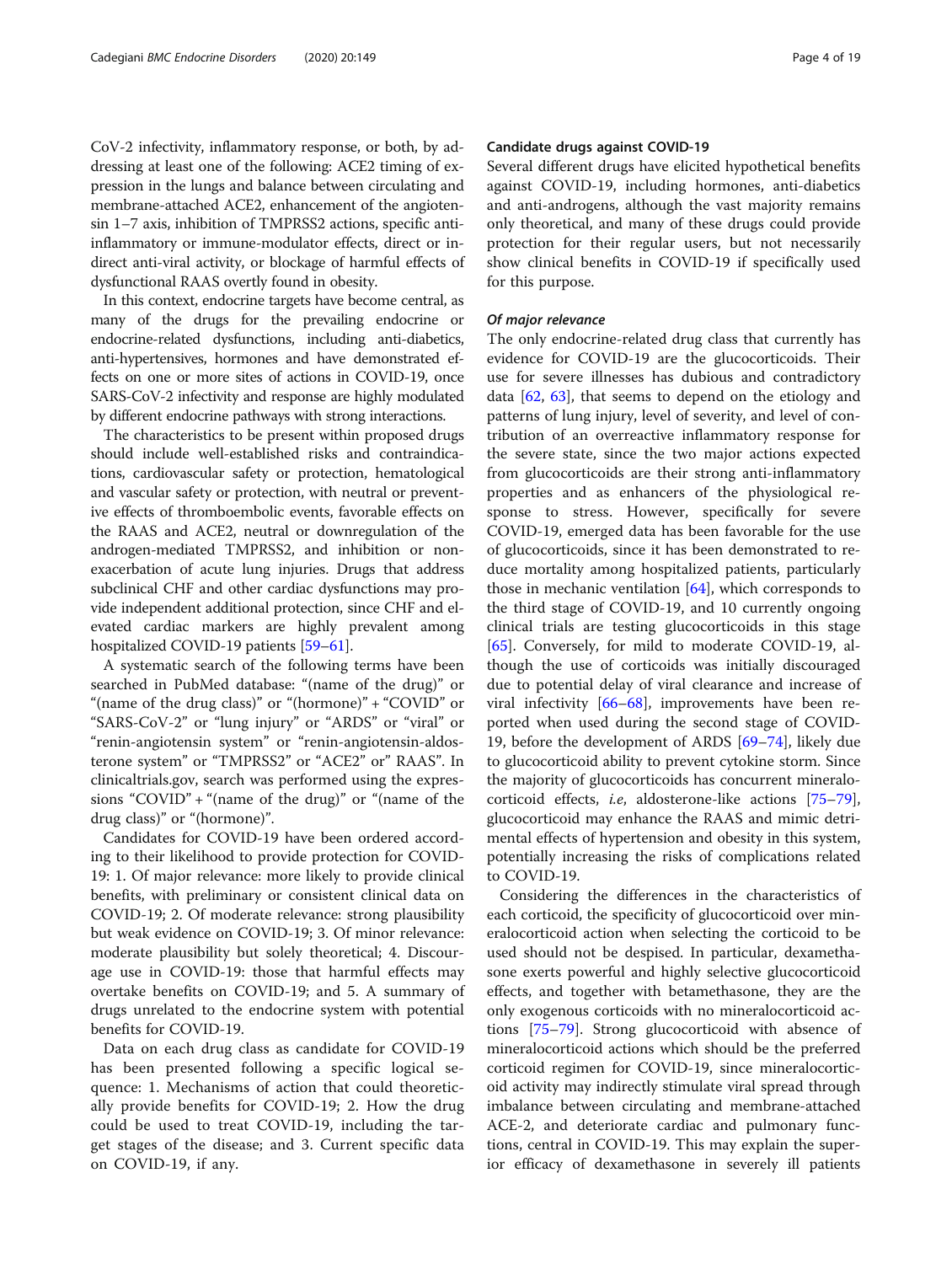with COVID-19 [[64](#page-11-0)], although direct comparisons with other glucocorticoids have not been performed.

In summary, glucocorticoids have potential benefits when used in the second stage and demonstrated benefits in the third stage of COVID-19.

#### Of moderate relevance

Some drug classes have moderate relevance as candidates for COVID-19 due to their strong plausibility yet weak or null evidence for COVID-19.

Males have been shown to be overrepresented among those severely affected by COVID-19, which remained significant after adjustments for age, body mass index (BMI), and presence of comorbidities [\[80,](#page-11-0) [81](#page-11-0)]. This consistent observation finds plausibility in the active participation of the androgen-driven TMPRSS2 to facilitate SARS-CoV-2 cell entry. However, this correlation is more complex, as young males had better outcomes compared to BMI- and disease-matched older ones, despite having higher testosterone levels, Possibly, intracellular conversion from T into more androgenic hormones, particularly 5alpha-dihydrotestosterone (5alpha-DHT), may better drive SARS-CoV-2 infectivity, which is supported by the observation that bald men, who typically have higher intracellular DHT levels, are at higher risk of developing severe COVID-19 than their non-bald counterparts [\[82](#page-11-0), [83](#page-12-0)].

Anti-androgenic approaches intuitively seem to be protective from COVID-19 in males. Indeed, prostate cancer patients receiving androgen-deprivation therapies (ADT) appear to be partially protected from SARS-CoV-2 infections [[84,](#page-12-0) [85](#page-12-0)]. Besides mitigating TMPRSS2 expression [[86\]](#page-12-0), androgen-deprivation or antagonizing therapies may suppress the RAAS overexpression induced by androgens, which can be observed in postpubertal males and hyperandrogenic states in females [[87](#page-12-0)–[89](#page-12-0)].

Anti-androgenic therapies encompass those that inhibit the hypothalamic-pituitary-gonadal axis, including modulators of the gonadotrophic inhibitory hormone (GnIH) and Kisspeptin-Kiss1receptor axis and gonadotrophic releasing hormone (GnRH) agonists (leuprolide, goserelin, triptorelin) and antagonists (degarelix), androgen receptor (AR) inhibirors (ARi - cyproterone, spironolactone, eplerenone, flutamide) and 5alpha-reductase inhibitors (finasteride, dutasteride). Among these, AR and 5alpha-reductase inhibitors deserve attention, since they provide prompter anti-androgenic actions and some present additional anti-COVID-19 properties.

The major representatives of ARi are spironolactone and eplerenone, that also act mineralocorticoid receptor (MR) antagonists, inhibiting aldosterone actions, which represents the bioactive RAAS end-product [[90](#page-12-0)–[92](#page-12-0)]. From these, spironolactone is the most widely

commercially available, has an extensive safety profile, is an effective anti-hypertensive, and has demonstrated ability to protect and prevent damage in the heart and kidneys [[93](#page-12-0)–[97](#page-12-0)].

In addition to the protection reported to be provided by spironolactone, specific actions against SARS-CoV-2 actions have been proposed, including increased availability of free circulating ACE2 in response to a hyperreninemic state induced by MR antagonism [[98](#page-12-0)–[104](#page-12-0)], reduction of TMPRSS2 expression due to antagonism of AR [[105](#page-12-0)–[107](#page-12-0)], reversal of RAAS abnormalities induced by obesity [[108](#page-12-0), [109\]](#page-12-0), and possible direct antiinflammatory and anti-viral actions that hamper lung injuries [\[110](#page-12-0)–[121\]](#page-12-0). There are currently three ongoing clinical trials with spironolactone [[122](#page-12-0)–[124](#page-12-0)].

Dutasteride and finasteride are the two major 5alphareductase inhibitors used in clinical practice and studied for safety and effective profile in the long run [[125](#page-12-0)–[127](#page-12-0)]. The rationale for their use is based on the blockage of conversion of testosterone into 5alplha-DHT and mitigation of TMPRSS2 expression [\[128](#page-13-0)–[130\]](#page-13-0), eventually hampering the overrepresentation of males, particularly bald ones, in severe COVID-19. Their benefits may be exhibited if used as a preventive strategy or during the first stage of COVID-19, and has demonstrated correlations with lower severity, although causality could not be established [[131](#page-13-0), [132\]](#page-13-0). There is one clinical trial currently testing dutasteride in COVID-19 [[133](#page-13-0)].

Statins (simvastatin, atorvastatin, rosuvastatin, pitavastatin) are inhibitors of the 3-hydroxy-3-methylglutarul-coenzyme A (HMG-CoA) reductase that act primarily as antilipemic agents, with extensive efficacy against cardiovascular events, and pleiotropic anti-inflammatory, antithrombotic, anti-oxidative, immunomodulatory, antiarrhythmic, and direct anti-atherogenic effects [[134](#page-13-0)–[136\]](#page-13-0). From these pleiotropic actions, statins have been purposed to reduce the occurrence and severity of ARDS states and the effects of endotoxin in lung injury [[137](#page-13-0)–[141\]](#page-13-0), acting against COVID-19, particularly in the second and third stages [\[104](#page-12-0), [142](#page-13-0)–[145\]](#page-13-0), in addition to the effects on the RAAS, including the decrease of angiotensin II synthesis and action, and reduction of the RAAS-induced oxidative state [\[146](#page-13-0)–[148](#page-13-0)]. There are currently five clinical trials [\[149](#page-13-0)–[153\]](#page-13-0) and one observational study [[154\]](#page-13-0) with statins for COVID-19.

Vitamin D is an actual hormone with calcium metabolism, immunologic and metabolic actions. Preliminary observations have correlated vitamin D levels and outcomes in COVID-19, allowing hypotheses on vitamin D as being protective from COVID-19 due to its potential benefits antiviral activity [[155](#page-13-0)–[167](#page-13-0)], attenuation of lung injuries [[168](#page-13-0)–[173\]](#page-13-0), and possible slight suppressive although inconsistent effects on RAAS [[174](#page-13-0)–[177](#page-13-0)], and neutral effects on TMPRSS2 [\[178,](#page-13-0) [179\]](#page-14-0), being a potential candidate to protect from SARS-CoV-2 infectivity, i.e.,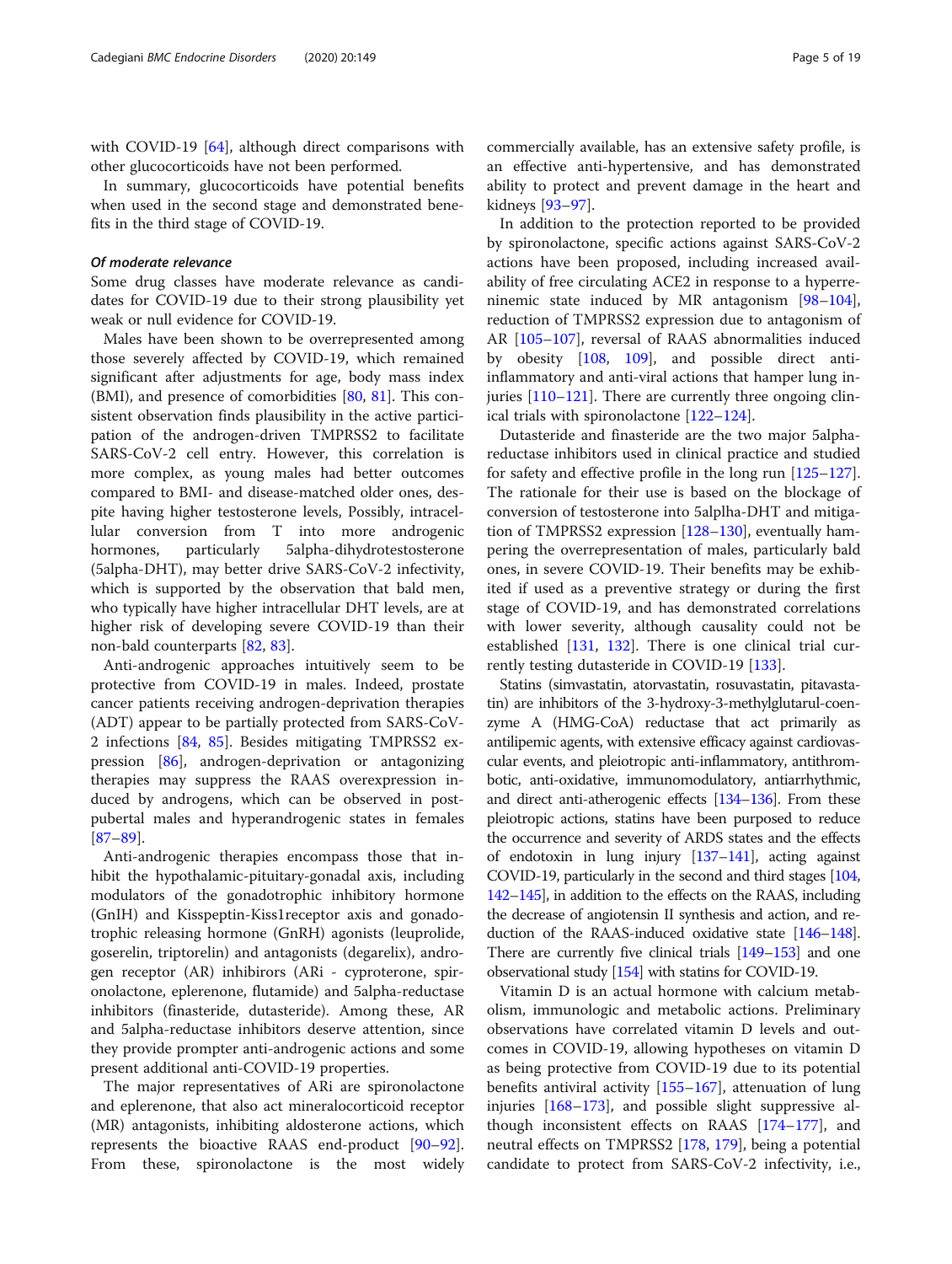during its early stage, although only observational studies have been published to date. Despite preliminary reports on hypothetical vitamin D actions on decreasing lung injury severity, this is still only theoretical, and should not be considered as a strong candidate for second and third stages of COVID-19. Currently, 31 studies are evaluating vitamin D supplementation and status in COVID-19, alone or in combination with other therapies [\[65](#page-11-0)].

Although used as a nutritional supplement, N-acetyl cysteine (NAC), a precursor of L-cysteine, enhances glutathione elevation biosynthesis and acts as a direct scavenger of free radicals, particularly reactive oxygen species (ROS) [[180](#page-14-0), [181\]](#page-14-0). NAS has demonstrated robust antioxidant effects both in vitro and in vivo, and has been successfully employed in a variety of diseases, with emerging evidence in polycystic ovary syndrome (PCOS), fertility abnormalities, chronic inflammation, particularly colitis, acetaminophen intoxication, asthma and neurodegenerative disorders [[182](#page-14-0)]. NAC exerts multiple effects on the modulation of the inflammatory and immunologic responses, including inhibition of the inflammasome pathways [interleukin-1β (IL1β), IL18, and tumor necrosis factor-ɑ (TNFɑ)], increase of T cells activity, and improvement of redox status, particularly under intense oxidative stress [\[183](#page-14-0)–[187\]](#page-14-0), has shown ability to diminish acute lung injuries [[188](#page-14-0)], and may impair ACE2 actions when coupled with SARS-CoV-2 [[189,](#page-14-0) [190\]](#page-14-0). Collectively, these mechanisms convey the hypothesis of NAC as a strong candidate against COVID-19 [[191,](#page-14-0) [192\]](#page-14-0), in particular for the second stage, aiming to prevent progression to ARDS, and is undergoing six specific clinical trials [[193](#page-14-0)–[198](#page-14-0)], among which five aim to prevent the occurrence of third stage in COVID-19.

Aspirin is a potent suppressor of prostaglandins and thromboxane A2 (TXA2) generation due to its irreversible inactivation of the cyclooxygenase (COX) enzyme, yielding anti-inflammatory and anti-thrombotic effects, respectively [\[199](#page-14-0)]. In addition of its regular use to prevent cardiovascular disease in those at high risk, aspirin may prevent gastrointestinal tract cancers [\[200](#page-14-0)–[202](#page-14-0)] and participate in a wide range of different disorders [\[203](#page-14-0)], although its effects are highly dependent on the timing and dose administered [\[204](#page-14-0)]. While low doses aspirin may play indirect beneficial effects in the RAAS, including suppression of angiotensin II actions, high doses (> 200 mg/day) may hamper cardioprotective and lungprotective effects of the majority of drugs that address RAAS [[205](#page-14-0)–[207](#page-14-0)]. In the lungs, AAS may confer protective effects on the severity of lung injury induced by any endotoxin, and also lower the risk of ARDS, in particular in those previously using aspirin [\[207](#page-14-0)–[209](#page-14-0)]. Because of these mechanisms, aspirin has been proposed to protect from COVID-19 during its second and third stages, in special under severe manifestations, and is being tested in ten clinical trials in COVID-19, all aiming to prevent or treat severely ill patients [\[65\]](#page-11-0). Other antithrombotic agents, in special the direct inhibitors of factor Xa, apixaban and rivaroxaban, have also demonstrated ability to attenuate lung injury [\[210,](#page-14-0) [211](#page-14-0)], could be potential candidates for the second and third stages of COVID-19, and rivaroxaban is being currently tested for COVID-19 in four clinical trials [[212](#page-14-0)–[215\]](#page-14-0).

Although the anti-hypertensive classes of ACE inhibitors (ACEi) and angiotensin receptor blockers (ARB) have been initially correlated with worse outcomes in COVID-19 due to potential SARS-CoV-2 infectivity by the increase of lung membranse-attached ACE2 expression [\[11,](#page-10-0) [216](#page-14-0), [217\]](#page-14-0) and preliminary observations that hypertensive patients treated with ACEi or ARB could be at higher risk to develop ARDS and require mechanical ventilation [\[3](#page-10-0), [218](#page-14-0)–[220](#page-14-0)], not only these correlations have found no corresponding data on larger trials [[221](#page-14-0), [222](#page-14-0)], but they have been proposed to be protective, once their direct actions in the RAAS may be clinically helpful during the second stage, in which increased lung membrane ACE2 expression is crucial to prevent cytokine storm, for the balance between angiotensin II and 1–7, and to reduce COVID-19 induced ARDS [\[223,](#page-14-0) [224\]](#page-14-0) either if introduced in the second stage of COVID-19, or among those chronic users. The controversy on ACEi, ARB and COVID-19 still remains, including five clinical trials still evaluating whether the use of ACEi and ARB is harmful [\[124](#page-12-0), [225](#page-14-0)–[228\]](#page-15-0), whereas more than 20 clinical trials are testing these classes to reduce COVID-19 se-verity [[65](#page-11-0)].

In addition to the anti-androgen actions of androgen inhibitors and AR antagonists aiming to reduce TMPR SS2 expression, direct TMPRSS2 blockers through serine protease inhibition have been proposed as potential drugs against COVID-19, including nafamostat, camostat, bromhexine, plasma alpha-1-antitrypsin, leupeptin [[229](#page-15-0)–[231](#page-15-0)]. Among these, nafamostat, a short-action anti-thrombotic with antiviral activity, and camostat have been proposed as treatment options for COVID-19, despite their high costs [[230,](#page-15-0) [231\]](#page-15-0). There are currently three and eight clinical trials testing nafamostat [[232](#page-15-0)– [234](#page-15-0)] and camostat [\[235](#page-15-0)–[242\]](#page-15-0), respectively.

#### Of minor relevance

Drug classes and hormones with merely theoretical plausibility have been listed as of minor relevance for COVID-19.

While males, in particular those affected by androgenetic alopecia (AGA), have been correlated with worse prognosis in COVID-19, this could be explained by AR sensibility and DHT concentrations, rather than testosterone per se, since young males, with the highest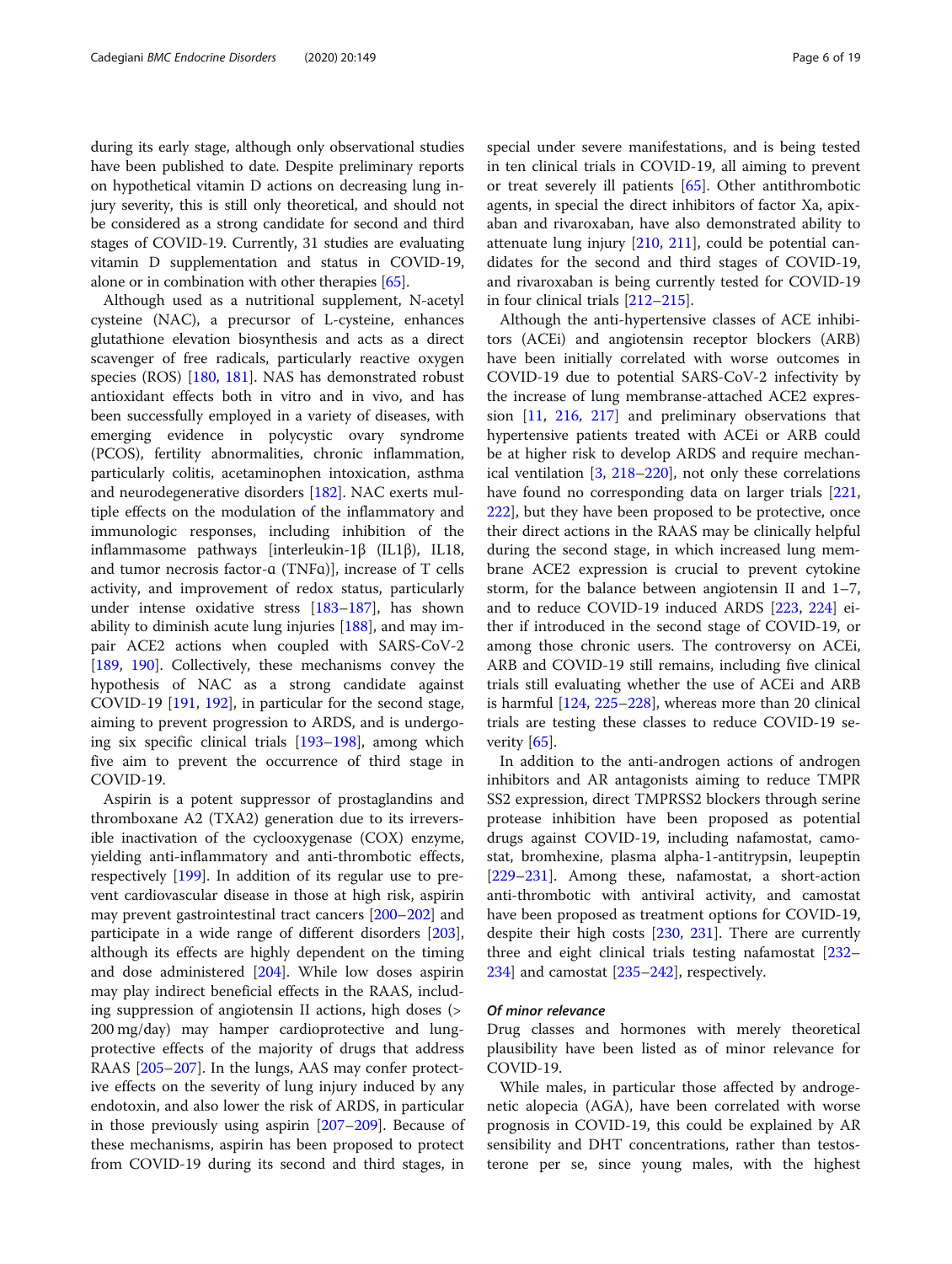testosterone levels, are not at higher risk when compared to age-matched young females. Indeed, on the opposite direction, one single study suggested that with lower testosterone concentrations could predict worse outcomes in COVID-19 [\[243](#page-15-0)], although low testosterone is more likely a consequence than a cause of COVID-19 severity, since its acute reduction due to suppression of the hypothalamic-pituitary-gonadal (HPG) axis may be directly correlated with level of severity, the hypothalamic hypogonadism that typically occurs in metabolic and inflammatory diseases, including cardiovascular and obesity, corresponds with those at higher risk for severe COVID-19 manifestations, which means that hypogonadotrophic hypogonadism and severe COVID-19 are both consequences of a same root cause (inflammatory and metabolic diseases), and indicates that testosterone could be potentially used as an indirect marker, but not necessarily as a candidate as a therapeutic agent for COVID-19.

A potential use of testosterone as a muscle anabolic agent for those recovering from severe COVID-19 could be a matter of discussion, since COVID-19 leads to a sort of muscle hypercatabolic state that leads to disproportionate muscle loss and consequent difficulties in performing basic personal activities, such as raising arms to eat, walking, or even inspiring, in a worse extent than the expected for the time spent in unconscious and in mechanic ventilation. However, while proposed and tested for other cachectic states [\[244](#page-15-0)–[246\]](#page-15-0), there are no reports on testosterone use for muscular recovery after COVID-19 or ongoing clinical trials on COVID-19.

Estrogens have demonstrated beneficial actions against viral infections and respiratory complications, as clinically observed by better outcomes in women during reproductive age [\[159](#page-13-0), [247](#page-15-0)–[259](#page-15-0)], due to their protective effect on endothelial function, vasodilation in the pulmonary vasculature, stimulation stimulate of the humoral response to viral infections [[159](#page-13-0), [247](#page-15-0)–[253](#page-15-0)], and modulation of inflammatory responses [\[248](#page-15-0), [249](#page-15-0)], leading to improved outcomes in acute lung injuries of any etiology [\[254](#page-15-0)–[259\]](#page-15-0). Estrogens favorably modulates the RAAS in females [[260](#page-15-0)–[262](#page-15-0)], whereas the androgenmediated TMPRSS2 expression has dual correlation with estrogens [\[248,](#page-15-0) [263,](#page-15-0) [264\]](#page-15-0).

However, while COVID-19 has been extensively correlated with thrombotic events of different natures through a range of underlying mechanisms [[265](#page-15-0)–[267](#page-15-0)], and has become a major player in the COVID-19 pathogenesis [\[267\]](#page-15-0), estrogens have been historically correlated with increased thromboembolic events, which could be a limiting argument for its use in COVID-19. Nonetheless, while endogenous estradiol is only correlated with this nature of events when associated with increased free testosterone and decreased se hormone binding globulin (SHBG) [\[268\]](#page-15-0), the correlation of exogenous estrogens and thromboembolism is largely justified by the route of administration, orally administered estrogens lead to increased hepatic production of pro-coagulants induced by its first liver first-passage effect, that does not occur in non-oral regimens. Indeed, large observational studies and a meta-analysis have shown no increased risk of thromboembolism among women taking non-oral estrogen replacement therapies [\[269](#page-15-0)–[271\]](#page-15-0).

Collectively, the prevailing possible protective effect of estradiol against COVID-19 indicates this as a potential therapeutic target for the first and second stages of COVID-19 to prevent more severe complications, although oral regimens must be avoided to prevent synergistic effects with the pro-thrombotic stage inherent to COVID-19.

Type 2 diabetes mellitus (T2DM) has been recognized as a major independent risk factor for severe COVID-19, while the level of glucose control on T2DM may be one of the drivers of severity of COVID-19, particularly before hospitalization, through glucose and non-glucose mediated [\[272](#page-15-0)–[274\]](#page-15-0). Overall, in addition to the glucose lowering effects, anti-diabetic drugs may exhibit additional pleiotropic effects specific to each class, that offer unspecific and viral-specific protection patterns, and have been hypothesized as potential agents against COVID-19.

Metformin, the first-line therapy for T2DM with undisputed efficacy and safety and additional antineoplastic, antiaging, anti-inflammatory, immunomodulatory, cardio-, neuro-, hepato-, and nephroprotective actions [[275,](#page-15-0) [276](#page-15-0)], has been proposed as a multi-action protection drug candidate for COVID-19 [\[277](#page-15-0)–[283](#page-16-0)], particularly due to its strong systemic reparatory and modulatory mechanisms. While its effects on RAAS seem to be neutral, lung injury can be efficiently prevented and relieved by metformin, specially by the promotion of microvascular repairing actions [[284](#page-16-0)–[289](#page-16-0)], and has also exhibited antiviral activity, enhanced lymphocyte B function and enhanced innate immunity [[290](#page-16-0)–[294](#page-16-0)]. Conversely, metformin has formal contraindication for severe conditions due to the risk of lactic acidosis [[295](#page-16-0)]. For these reasons, metformin could be a candidate for the second stage of COVID-19, before the development of severe respiratory manifestations, although no specific clinical trials are being currently conducted.

Sodium-glucose Co-transporter 2 inhibitors (SGLT2i) (dapagliflozin, empagliflozin, canagliflozin, ipragliflozin, ertugliflozin) are a newly developed anti-diabetic drug class that promotes glycosuria through inhibition of renal glucose reabsorption, alleviating hyperglycemic states. Unexpected improvements of cardiovascular events, overall mortality, liver metabolic dysfunctions, kidney function, and pancreas activity observed in larger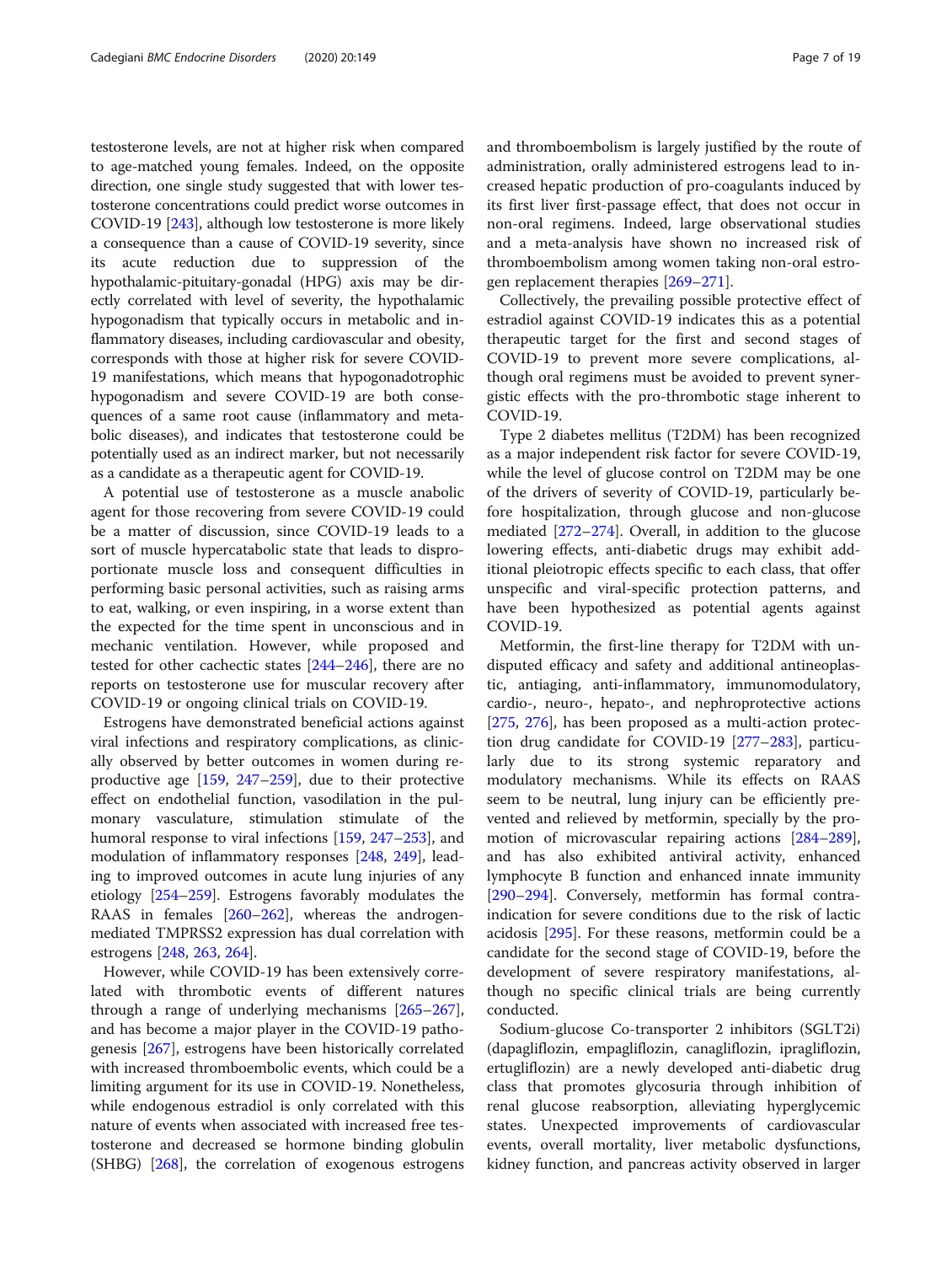and longer randomized clinical trials (RCTs) and reallife studies were not completely justifiable by its glucose-, body weight-, and blood pressure-lowering effects [[296](#page-16-0)–[298](#page-16-0)]. Although effects on overall viral replication or lung injury are yet to be unraveled, SGLT2i's have shown active suppression of the overall RAAS due to the negative water balance induced by its concurrent natriuresis, and additional selective mitigation of the angiotensin II-AT1R axis [\[299](#page-16-0)–[302\]](#page-16-0). Among SGLT2i, dapagliflozin has been proposed as a protective tool against COVID-19, particularly in the first and second stages, and is currently undergoing two specific clinical trials [[303](#page-16-0)–[305](#page-16-0)].

Analogues of the glucagon-like peptide-1 (GLP-1) class B G-protein-coupled receptor (GLP-1Ra) (lixisenatide, liraglutide, exenatide, dulaglutide, semaglutide) have been first developed to act as glucose-lowering agents. GLP-1Ra have further demonstrated to address obesity, neurodegenerative disorders, have elicited a range of pleiotropic actions due to the wide and heterogeneous distribution of GLP-1R, and have shown to reduce major cardiovascular events, which, cannot be fully justified by improvements in glucose and body weight. GLP-1Ra may exert beneficial effects by controlling glucose levels during infection [\[306\]](#page-16-0), possibly attenuating lung injury under different circumstances - at least in animal models [[307](#page-16-0)–[309\]](#page-16-0) - and restoring lung function in ARDS [\[310\]](#page-16-0). GLP-1Ra have also favorable effects on the RAAS by inhibiting angiotensin II while maintaining circulating ACE2 levels [\[311](#page-16-0)–[315](#page-16-0)]. Hence, GLP-1Ra has theoretical potential to act in the second stage against COVID-19, although there is no currently ongoing clinical trials for COVID-19.

Dipeptidyl peptidase-4 inhibitors (DPP4i) are antidiabetic drugs that act indirectly enhances incretin hormone actions in a diffuse manner, leading to positive actions in the inflammatory, immunologic, and vascular systems, and consequently has been proposed to be potential candidates against COVID-19 [[306](#page-16-0), [316](#page-16-0)–[318](#page-16-0)], currently being tested in two clinical trials. Besides the attenuation of angiotensin II activity [\[318\]](#page-16-0), DPP4i may also prevent acute lung injury in response to different stressors [[319](#page-16-0)–[324](#page-16-0)] and has shown inhibitory effects on other coronaviruses, including the Middle East Respiratory Syndrome Coronavirus (MERS-CoV) [[325](#page-17-0)–[327](#page-17-0)], which could play protective role in the first and second stages of COVID-19 [[328](#page-17-0)]. Currently, there are four clinical trials testing DPP4i for COVID-19, including two with sitagliptin and two with linagliptin [[329](#page-17-0)–[331](#page-17-0)].

Thiazolidinediones, also termed as glitazones, currently represented by pioglitazone, are nuclear receptor peroxisome proliferator-activated receptor gamma (PPARγ) and partial PPARα agonists with anti-diabetic and other beneficial metabolic properties. Once PPAR-α and -γ agonism exerts multiple metabolic, inflammatory and immunologic benefits, pioglitazone has been proposed as a candidate against COVID-19 [[282](#page-16-0), [332\]](#page-17-0), despite the lack of current clinical trials to date. Pioglitazone may exert beneficial effects in the RAAS, including marked raise of serum ACE2 levels, which couples with SARS-CoV-2 and preclude viral coupling with attached ACE2 and consequent cell entry, and substantial increase of angiotensin-  $[1-6]$  $[1-6]$  $[1-6]$  $[1-6]$  and angiotensin-2 receptor (AT2) concentrations [[333](#page-17-0)–[336\]](#page-17-0), undermining angiotensin II actions, may abolish acute lung injury by acting in a range of actions, including positively modulation of macrophage activity, reduction of neutrophil recruitment in response to endotoxin, and reduction of inflammation during sepsis [[337](#page-17-0)–[341](#page-17-0)], and also has direct anti-viral effects [\[342](#page-17-0)–[345\]](#page-17-0). Due to its multiple pleiotropic effects, glitazones could theoretically be candidates for all stages in COVID-19 [[332\]](#page-17-0), and is currently being tested in one clinical trial [[346](#page-17-0)].

Isotretinoin, a 13-cis-retinoic acid, is a drug extensively used to treat moderate-to-severe acne with vitamin-A like actions, while its metabolites act as retinoic acid receptor (RAR) and retinoid X receptor (RXR) agonists, with pro-apoptotic effects, although its exact mechanisms of actions are not fully elucidated [\[347](#page-17-0), [348](#page-17-0)]. Despite the lack of reports on prevention or attenuation of lung injury, viral replication, specific immunologic or anti-inflammatory actions, and meaningful actions in the RAAS, isotretinoin has been proposed for the second stage of COVID-19, de due to its anti-inflammatory and immunomodulatory effects, and is being tested in five clinical trials for COVID-19 [\[349](#page-17-0)–[353\]](#page-17-0).

Rimonabant acts in the endocannabinoid (CB) system, a highly preserved mammalian system that exerts ubiquitous and diverse regulatory actions, including those in metabolism, central nervous system (CNS), inflammatory and immunologic pathways, as a selective CB-1 (cannabinoid receptor subtype 1) antagonist. Rimonabant has been first approved for obesity due to its strong anorexigenic effects [[354](#page-17-0), [355\]](#page-17-0), but an unacceptable suicide rate has been detected during its post-market clinical trial (CRESCENDO), being withdraw from the market [\[356](#page-17-0)]. However, learnings from the CB system encouraged further investigations for the development of improved drugs without psychiatric effects, and has demonstrated mitigation of low-grade inflammation typically observed in obesity [\[357,](#page-17-0) [358\]](#page-17-0), beneficial effects on the RAAS  $[359, 360]$  $[359, 360]$  $[359, 360]$  $[359, 360]$ , and immunomodulation  $[361 [361 [361-$ [363](#page-17-0)], which allowed to propose rimonabant as a candidate for first and second stages in COVID-19 [[364](#page-17-0), [365](#page-17-0)], although it could only be tested for strict experimental purposes, since it has been banished since 2010.

Phosphodiesterase 5 (PDE5) inhibitors (PDE5i), including sildenafil, tadalafil, vardenafil and avanafil, are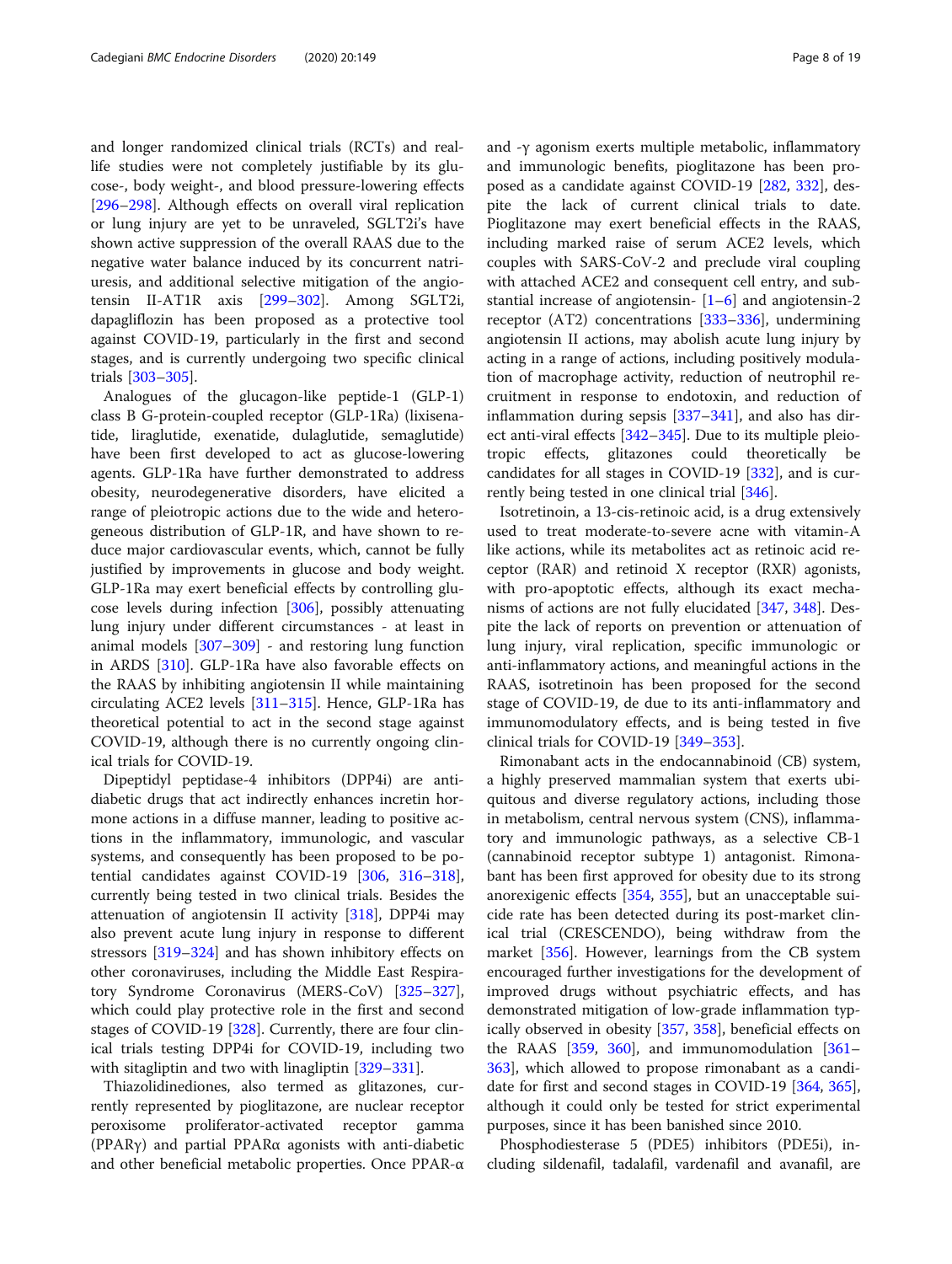drugs that block the cyclic GMP-specific phosphodiesterase type 5 located in smooth muscle cells, that consequently line vessels in a variety of tissues, leading to tissue-specific vasodilatations. Sildenafil, the first PDE5i, has been first approved to treat erectile dysfunction [\[366\]](#page-17-0), and has been further extended to primary pulmonary hypertension. In the RAAS, sildenafil has shown to enhance circulating ACE2 concentration and to exert dual effects on the angiotensin II-AT1 angiotensin 1–7-AT2 balance, with uncertain effects on COVID-19 [[367\]](#page-17-0), while sildenafil may provide protective effects for acute lung injuries due to its abilities to inhibit neutrophilic actions within the lungs and release of pro-inflammatory cytokines, reduce oxidative stress, inhibit apoptosis of epithelial cells, prevent lung edema formation, and improve respiratory parameters [[368](#page-17-0)– [370](#page-17-0)]. Positive effects of sildenafil treatment have also been observed with its effects on immunomodulation, angiogenesis, and platelet regulation [[370\]](#page-17-0). The potential benefits of sildenafil on respiratory, inflammatory, vascular, and immunologic parameters based its proposal as a potential drug against COVID-19 [\[371\]](#page-18-0) that would hypothetically protect in second and third stages, and is being tested in one clinical trial [[372\]](#page-18-0).

#### Discourage use in COVID-19

Some drug classes not only may show few or no benefits for COVID-19, but may also exhibit deleterious effects that may overcome specific benefits, if any.

While estrogens may present protective effects from COVID-19, their actions in alpha and beta ERs are more complex. Specific selective estrogen receptor modulators (SERMs), including tamoxifen and raloxifene, could theoretically be an additional target to be attempted in COVID-19, despite the lack of any specific data. While raloxifene has been researched for systemic actions, showing to be neutral in the RAAS [[373,](#page-18-0) [374](#page-18-0)] potentially protective against lung injury [\[375\]](#page-18-0), and neutral in the cardiovascular system [\[376\]](#page-18-0), tamoxifen may increase risk of thromboembolic events and stroke when administered orally [[377](#page-18-0)], and does not present any non-oral formulation. Despite the increased risk for thrombosis, which is particularly concerning in the pro-thrombotic state of COVID-19, tamoxifen, not raloxifene, is being currently studied in one clinical trial [\[350](#page-17-0)].

Aromatase inhibitors, including anastrozole, letrozole, and exemestane, mitigate testosterone conversion into estrogens, as per its inherent mechanisms of action. Aromatase inhibitors have exhibited harmful effects in the RAAS [[378\]](#page-18-0) and indirectly increase of 5alpha-reductase activity and DHT levels [\[379,](#page-18-0) [380\]](#page-18-0), enhancing TMPRSS2 expression. Since these effects in the RAAS and TMPR SS2 may potentialize SARS-CoV-2 infectivity and increase risk of thromboembolic events, aromatase inhibitors should be discouraged as candidates for COVID-19.

Unlike estrogens, progestogens lack demonstration of any mechanism of protection from COVID-19, has suppressive effects on both innate and cell-mediated immune responses, in particular inducing T-lymphocyte cell death [[381](#page-18-0)], apparently do not have any major effect in the RAAS [\[382](#page-18-0)–[384\]](#page-18-0), although hormones with progesterone activity compete with aldosterone in the MR. Because of the suppressing effects on T-lymphocyte, progesterone should be discouraged for COVID-19, despite being currently evaluated for COVID-19 in hospitalized men [\[385\]](#page-18-0).

#### Drugs unrelated to the endocrine system

The present review focused on the potential of endocrine drugs and targets as candidates to protect from COVID-19. However, non-endocrine drugs have shown strong effect and evidence as direct or indirect anti-viral activity [[386](#page-18-0)]. Drug classes unrelated to the endocrine system that have been proposed and are being currently tested for COVID-19 include antiviral drugs (lopinavir/ ritonavir, remdesivir, darunavit/umifenovir, favipiravir, nelfinavir and oseltamivir), broad-spectrum antiparasitic drugs (nitazoxanide, ivermectin), antimalarics (mefloquine, chloroquine and hydroxychloroquine), the anti-alcohol addiction drug disulfiram, and antiinflammatory drugs to modulate immunologic response, including interferons, tocilizumab, and other biological molecules and monoclonal antibodies (baricitinib, sunitinib – AAK1/GAK inhibitors, upadacitinib, tofacitinib – JAK inhibitors, and belinostat – HDAC inhibitor) [\[386\]](#page-18-0).

### Final discussion

Figure [1](#page-9-0) summarizes the theoretical potential candidates according to the stages of COVID-19 that they may provide benefits, as well as the list of reasons the support the testing of existing drugs for COVID-19.

Collectively, current understanding shows that SARS-CoV-2 infection is enhanced by abnormally high and low attached and circulating ACE2 expression respectively, increased pro-inflammatory angiotensin-II-AT1 axis, reduced anti-inflammatory angiotensin-  $[1-6]$  $[1-6]$  $[1-6]$  $[1-6]$ -Mas receptor axes, and increased TMPRSS2 activity. These abnormalities are able to justify obesity, hypertension, and AGA males as being major risk factors of COVID-19 complications. Multiple endocrine-related drugs, including hormones, anti-diabetics, anti-androgens and other types of molecules exhibit actions in one or more sites that may inhibit SARS-CoV-2 infectivity, replication, or inflammatory or immunologic overreaction and consequent ARDS.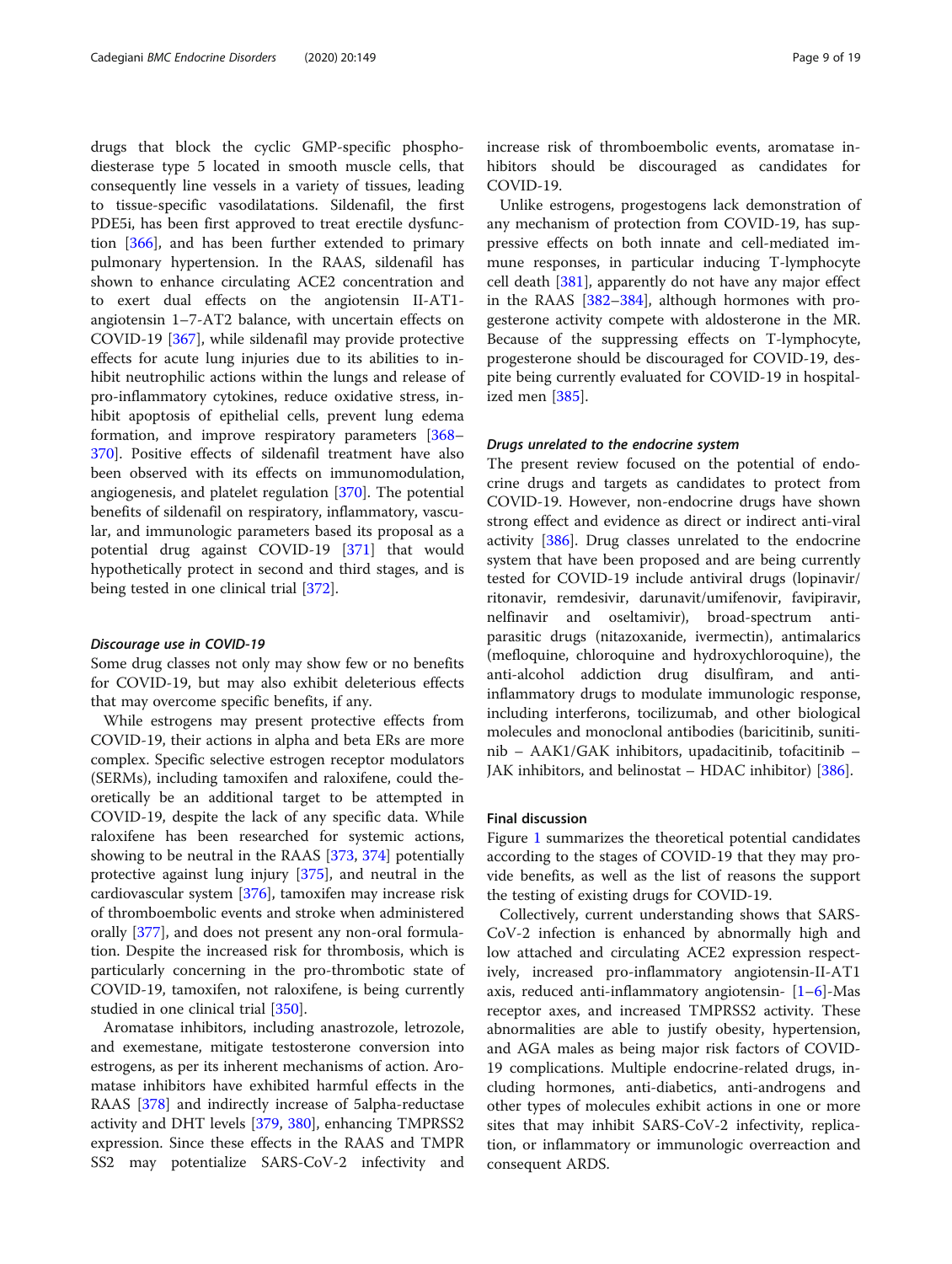<span id="page-9-0"></span>

Except for dexamethasone in severe COVID-19, while effective and safe drugs for SARS-CoV-2 lack, researches should be encouraged to consider testing existing drugs with well-established safety profile, known risks and contraindications, notorious clinical management, favorable cost-effectiveness, and promising results in COVID-19. Specific combination of some of the candidates for COVID-19 may exhibit synergistic effects for COVID-19, and should also be considered for clinical trials.

Besides tested in clinical trials for COVID-19, drug classes listed as candidates for COVID-19 should also be evaluated in patients using these drugs regular- and chronically for original purposes, before COVID-19 is installed, since acute and chronic use of overall drugs may present distinct effects [[387\]](#page-18-0).

Finally, it must be emphasized that regardless of theoretical potential to protect from COVID-19 or preliminary favorable outcomes, drug treatment for COVID-19 patients must be prescribed only after consistent demonstration of efficacy in randomized clinical trials. After proven efficacy, use of drug must be restricted for patients in the specific stage of COVID-19 for which drug has demonstrated efficacy, since drugs can lead to opposite results, as demonstrated with dexamethasone, which while reduced mortality in critically ill patients, subgroup analysis suggested that its use in mild and non-hospitalized patients led to increased mortality [\[64](#page-11-0)]. Drugs must prove efficacy in terms of reduction of hospitalization, need of intensive care, mechanical ventilation, and death, and prevention of long-term pulmonary, musculoskeletal, and other physical and mental consequences, in order to be clinically used.

## **Conclusions**

In the current lack of solid evidence for any specific drug against COVID-19, researchers should consider testing existing drugs with robust long-term safety profile, absence of major risks or life-threatening complications, known contraindications, familiarity in medical community and health care, and plausibility to exhibit protective effects from COVID-19. However, it is mandatory that these drugs are only prescribed in case their efficacy has been proven in clinical trials, and specifically for those patients in the COVID-19 stage for which efficacy has been proven.

#### Abbreviations

ACE2: Angiotensin-converting enzyme-2; AT1: Angiotensin receptor-1; AT: Angiotensin receptor-2; CHF: congestive heart failure; COVID-19: Coronavirus Disease 2019; RAAS: Renin-Angiotensin-Aldosterone System; SARS-CoV-2: Severe Acute Respiratory Syndrome Coronavirus 2; TMPR SS2: Transmembrane serine protease 2

#### Acknowledgements

This manuscript should be acknowledged for all researches that have been involved and published the data that supported the present manuscript.

#### Author's contributions

FAC developed the central idea, compilated and analyzed the data, and wrote the full version of the present manuscript. The author(s) read and approved the final manuscript.

#### Funding

No funding was obtained for this study.

#### Availability of data and materials

There is no additional data than the contained within the present manuscript.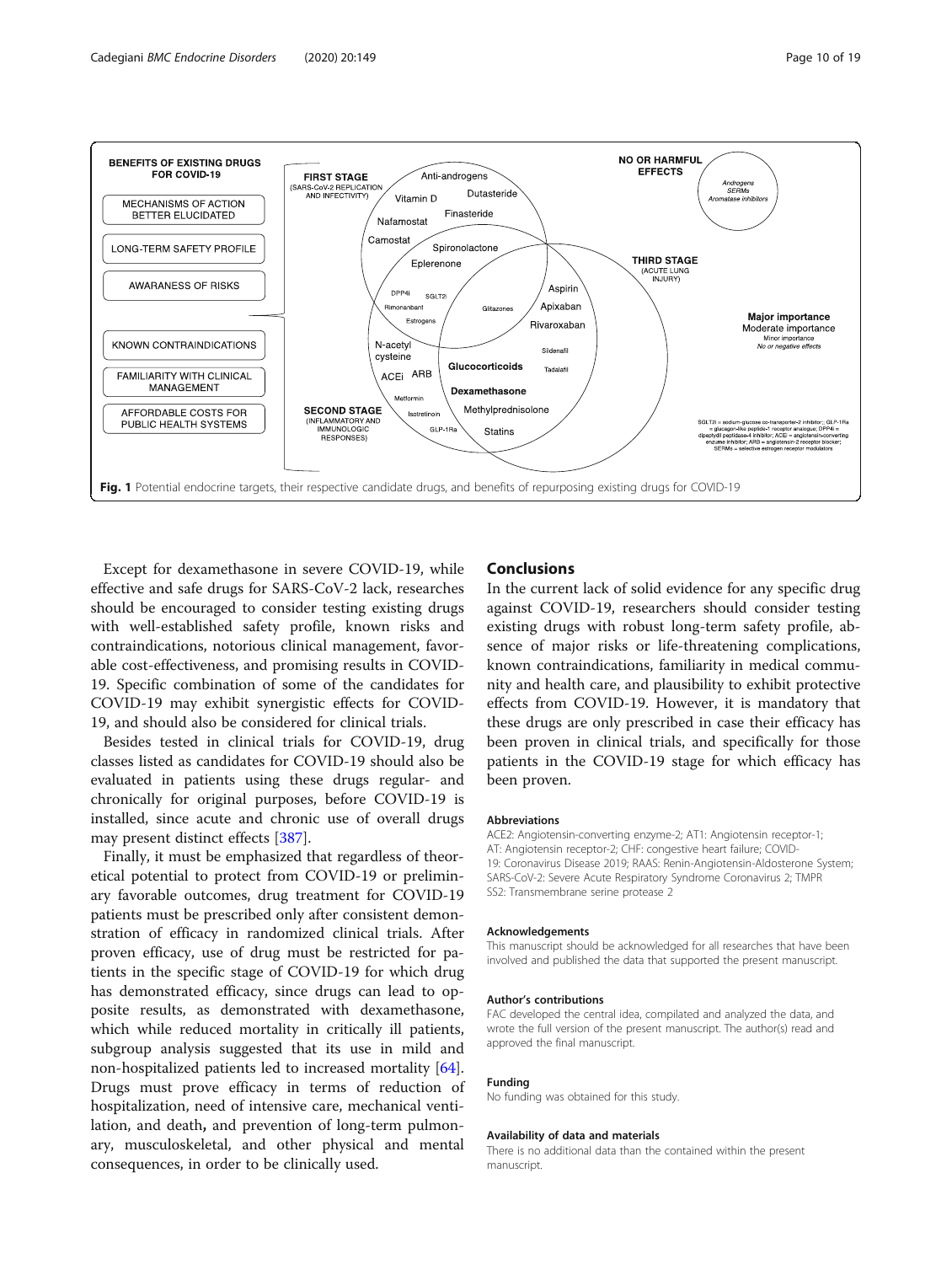#### <span id="page-10-0"></span>Ethics approval and consent to participate

This study did not involve animal or human subjects, and did not require approval from ethical committee.

#### Consent for publication

No individual information was used. All authors approved the submitted version of the manuscript.

#### Competing interests

The authors declare no financial competing interests.

#### Received: 16 June 2020 Accepted: 14 September 2020 Published online: 29 September 2020

#### References

- 1. Zhou F, Yu T, Du R, et al. Clinical course and risk factors for mortality of adult inpatients with COVID-19 in Wuhan, China: a retrospective cohort study [published online ahead of print, 2020 Mar 11] [published correction appears in Lancet. 2020 Mar 12;;]. Lancet. 2020;S0140-6736(20)30566-3.
- Lauer SA, Grantz KH, Bi Q, et al. The Incubation Period of Coronavirus Disease 2019 (COVID-19) From Publicly Reported Confirmed Cases: Estimation and Application [published online ahead of print, 2020 Mar 10]. Ann Intern Med. 2020[;https://doi.org/10.7326/M20-0504.](https://doi.org/10.7326/M20-0504)
- 3. Wu C, Chen X, Cai Y, et al. Risk Factors Associated With Acute Respiratory Distress Syndrome and Death in Patients With Coronavirus Disease 2019 Pneumonia in Wuhan, China [published online ahead of print, 2020 Mar 13]. JAMA Intern Med. 2020;<https://doi.org/10.1001/jamainternmed.2020.0994>.
- 4. Guan W, Ni Z, Hu Y, et al. Clinical characteristics of coronavirus disease 2019 in China. N Engl J Med 2020.
- 5. Hajifathalian K, Kumar S, Newberry C, et al. Obesity is associated with worse outcomes in COVID-19: Analysis of Early Data From New York City [published online ahead of print, 2020 May 29]. Obesity (Silver Spring). 2020; [https://doi.org/10.1002/oby.22923.](https://doi.org/10.1002/oby.22923)
- Kalligeros M, Shehadeh F, Mylona EK, et al. Association of Obesity with Disease Severity among Patients with COVID-19 [published online ahead of print, 2020 Apr 30]. Obesity (Silver Spring). 2020[;https://doi.org/10.1002/oby.](https://doi.org/10.1002/oby.22859) [22859.](https://doi.org/10.1002/oby.22859)
- 7. Palaiodimos L, Kokkinidis DG, Li W, et al. Severe obesity, increasing age and male sex are independently associated with worse in-hospital outcomes, and higher in-hospital mortality, in a cohort of patients with COVID-19 in the Bronx, New York [published online ahead of print, 2020 May 16]. Metabolism. 2020;108:154262.
- 8. Goren A, Vano-Galvan S, Wambier CG, et al. A preliminary observation: male pattern hair loss among hospitalized COVID-19 patients in Spain - A potential clue to the role of androgens in COVID-19 severity [published online ahead of print, 2020 Apr 16]. J Cosmet Dermatol. 2020;[https://doi.](https://doi.org/10.1111/jocd.13443) [org/10.1111/jocd.13443](https://doi.org/10.1111/jocd.13443).
- Goren A, McCoy J, Wambier CG, et al. What does androgenetic alopecia have to do with COVID-19? An insight into a potential new therapy [published online ahead of print, 2020 Apr 1]. Dermatol Ther. 2020;e13365.
- 10. Chen Y, Guo Y, Pan Y, Zhao ZJ. Structure analysis of the receptor binding of 2019-nCoV [published online ahead of print, 2020 Feb 17]. Biochem Biophys Res Commun. 2020;S0006-291X(20)30339-9.
- 11. Hoffmann M, Kleine-Wever H, Kruger N, Muller M, Drotsten C, Pholhlmann S. The novel coronavirus 2019 (2019-nCoV) uses the SARS coronavirus receptor ACE2 and the cellular protease TMPRSS2 for entry in target cells. Cell. 2020;181:1–10.
- 12. Kuba K, Imai Y, Rao S, Gao H, Guo F, Guan B, Huan Y, Yang P, Zhang Y, Deng W, Bao L, Zhang B, Liu G, Wang Z, Chappell MC, Liu Y, Zheng D, Leibbrandt A, Wada T, Slutsky AS, Liu D, Qin C, Jiang C, Penninger JM. A crucial role of angiotensin converting enzyme 2 (ACE2) in SARS coronavirus–induced lung injury. Nature Med. 2005;11:875–9.
- 13. Xu H, Zhong L, Deng J, Peng J, Dan H, Zeng X, Li T, Chen Q. High expression of ACE2 receptor of 2019-nCoV on the epithelial cells of oral mucosa. Int J Oral Science. 2020;12:8–15.
- 14. Ortega JT, Serrano ML, Pujol FH, Rangel HR. Role of changes in SARS-CoV-2 spike protein in the interaction with the human ACE2 receptor: An in silico analysis. EXCLI J. 2020;19:410–417. Published 2020 Mar 18.
- 15. Yan T, Xiao R, Lin G. Angiotensin-converting enzyme 2 in severe acute respiratory syndrome coronavirus and SARS-CoV-2: A double-edged sword? FASEB J. 2020;34(5):6017–26.
- 
- 16. Zou Z, Yan Y, Shu Y, et al. Angiotensin-converting enzyme 2 protects from lethal avian influenza A H5N1 infections. Nat Commun. 2014;5:3594.
- 17. Gu H, Xie Z, Li T, et al. Angiotensin-converting enzyme 2 inhibits lung injury induced by respiratory syncytial virus. Sci Rep. 2016;6:19840.
- 18. Khan A, Benthin C, Zeno B, et al. A pilot clinical trial of recombinant human angiotensin-converting enzyme 2 in acute respiratory distress syndrome. Crit Care. 2017;21:234.
- 19. Batlle D, Wysocki SK. Soluble angiotensin-converting enzyme 2: a potential approach for coronavirus infection therapy? Clinical Science. 2020;134:543– 5.
- 20. Arentz M, Yim E, Klaff L, et al. Characteristics and outcomes of 21 critically ill patients with COVID-19 in Washington State. JAMA 2020 (Epub ahead of print).
- 21. Baig AM, Khaleeq A, Ali U, Syeda H. Evidence of the COVID-19 Virus Targeting the CNS: Tissue Distribution, Host-Virus Interaction, and Proposed Neurotropic Mechanisms. ACS Chem Neurosci. 2020;11(7):995–8. [https://doi.](https://doi.org/10.1021/acschemneuro.0c00122) [org/10.1021/acschemneuro.0c00122.](https://doi.org/10.1021/acschemneuro.0c00122)
- 22. Li YC, Bai WZ, Hashikawa T. The neuroinvasive potential of SARS-CoV2 may play a role in the respiratory failure of COVID-19 patients [published online ahead of print, 2020 Feb 27]. J Med Virol. 2020[;https://doi.org/10.1002/jmv.](https://doi.org/10.1002/jmv.25728) [25728.](https://doi.org/10.1002/jmv.25728)
- 23. Conde Cardona G, Quintana Pájaro LD, Quintero Marzola ID, Ramos Villegas Y, Moscote Salazar LR. Neurotropism of SARS-CoV 2: Mechanisms and manifestations. J Neurol Sci. 2020;412:116824. doi:[https://doi.org/10.1016/j.](https://doi.org/10.1016/j.jns.2020.116824) [jns.2020.116824](https://doi.org/10.1016/j.jns.2020.116824).
- 24. Natoli S, Oliveira V, Calabresi P, Maia LF, Pisani A. Does SARS-Cov-2 invade the brain? Translational lessons from animal models [published online ahead of print, 2020 Apr 25]. Eur J Neurol. 2020;[https://doi.org/10.1111/ene.](https://doi.org/10.1111/ene.14277) [14277.](https://doi.org/10.1111/ene.14277)
- 25. Helms J, Kremer S, Merdji H, et al. Neurologic Features in Severe SARS-CoV-2 Infection [published online ahead of print, 2020 Apr 15]. N Engl J Med. 2020;NEJMc2008597.
- 26. Lin L, Jiang X, Zhang Z, et al. Gastrointestinal symptoms of 95 cases with SARS-CoV-2 infection [published online ahead of print, 2020 Apr 2]. Gut. 2020;qutinl-2020-321013.
- 27. Cheung KS, Hung IF, Chan PP, et al. Gastrointestinal Manifestations of SARS-CoV-2 Infection and Virus Load in Fecal Samples from the Hong Kong Cohort and Systematic Review and Meta-analysis [published online ahead of print, 2020 Apr 3]. Gastroenterology. 2020;S0016-5085(20)30448-0.
- 28. Xiao F, Tang M, Zheng X, Liu Y, Li X, Shan H. Evidence for Gastrointestinal Infection of SARS-CoV-2 [published online ahead of print, 2020 Mar 3]. Gastroenterology. 2020;. doi:<https://doi.org/10.1053/j.gastro.2020.02.055>.
- 29. Recalcati S. Cutaneous manifestations in COVID-19: a first perspective [published online ahead of print, 2020 Mar 26]. J Eur Acad Dermatol Venereol. 2020;[https://doi.org/10.1111/jdv.16387.](https://doi.org/10.1111/jdv.16387)
- 30. Mungmungpuntipantip R, Wiwanitkit V. COVID-19 and Cutaneous manifestations [published online ahead of print, 2020 Apr 15]. J Eur Acad Dermatol Venereol. 2020[;https://doi.org/10.1111/jdv.16483](https://doi.org/10.1111/jdv.16483).
- 31. Zhu H, Rhee JW, Cheng P, et al. Cardiovascular Complications in Patients with COVID-19: Consequences of Viral Toxicities and Host Immune Response. Curr Cardiol Rep. 2020;22(5):32. Published 2020 Apr 21.
- 32. Kim IC, Kim JY, Kim HA, Han S. COVID-19-related myocarditis in a 21-yearold female patient [published online ahead of print, 2020 Apr 13]. Eur Heart J. 2020;ehaa288.
- 33. Kochi AN, Tagliari AP, Forleo GB, Fassini GM, Tondo C. Cardiac and arrhythmic complications in patients with COVID-19 [published online ahead of print, 2020 Apr 9]. J Cardiovasc Electrophysiol. 2020[;https://doi.org/](https://doi.org/10.1111/jce.14479) [10.1111/jce.14479](https://doi.org/10.1111/jce.14479).
- 34. Zeng JH, Liu YX, Yuan J, et al. First case of COVID-19 complicated with fulminant myocarditis: a case report and insights [published online ahead of print, 2020 Apr 10]. Infection. 2020[;https://doi.org/10.1007/s15010-020-](https://doi.org/10.1007/s15010-020-01424-5) [01424-5](https://doi.org/10.1007/s15010-020-01424-5).
- 35. Xu L, Liu J, Lu M, Yang D, Zheng X. Liver injury during highly pathogenic human coronavirus infections [published online ahead of print, 2020 Mar 14]. Liver Int. 2020;<https://doi.org/10.1111/liv.14435>.
- 36. Lee IC, Huo TI, Huang YH. Gastrointestinal and Liver Manifestations in Patients with COVID-19 [published online ahead of print, 2020 Apr 1]. J Chin Med Assoc. 2020[;https://doi.org/10.1097/JCMA.0000000000000319](https://doi.org/10.1097/JCMA.0000000000000319).
- 37. Musa S. Hepatic and gastrointestinal involvement in coronavirus disease 2019 (COVID-19): What do we know till now?. Arab J Gastroenterol. 2020; 21(1):3–8. doi:[https://doi.org/10.1016/j.ajg.2020.03.002.](https://doi.org/10.1016/j.ajg.2020.03.002)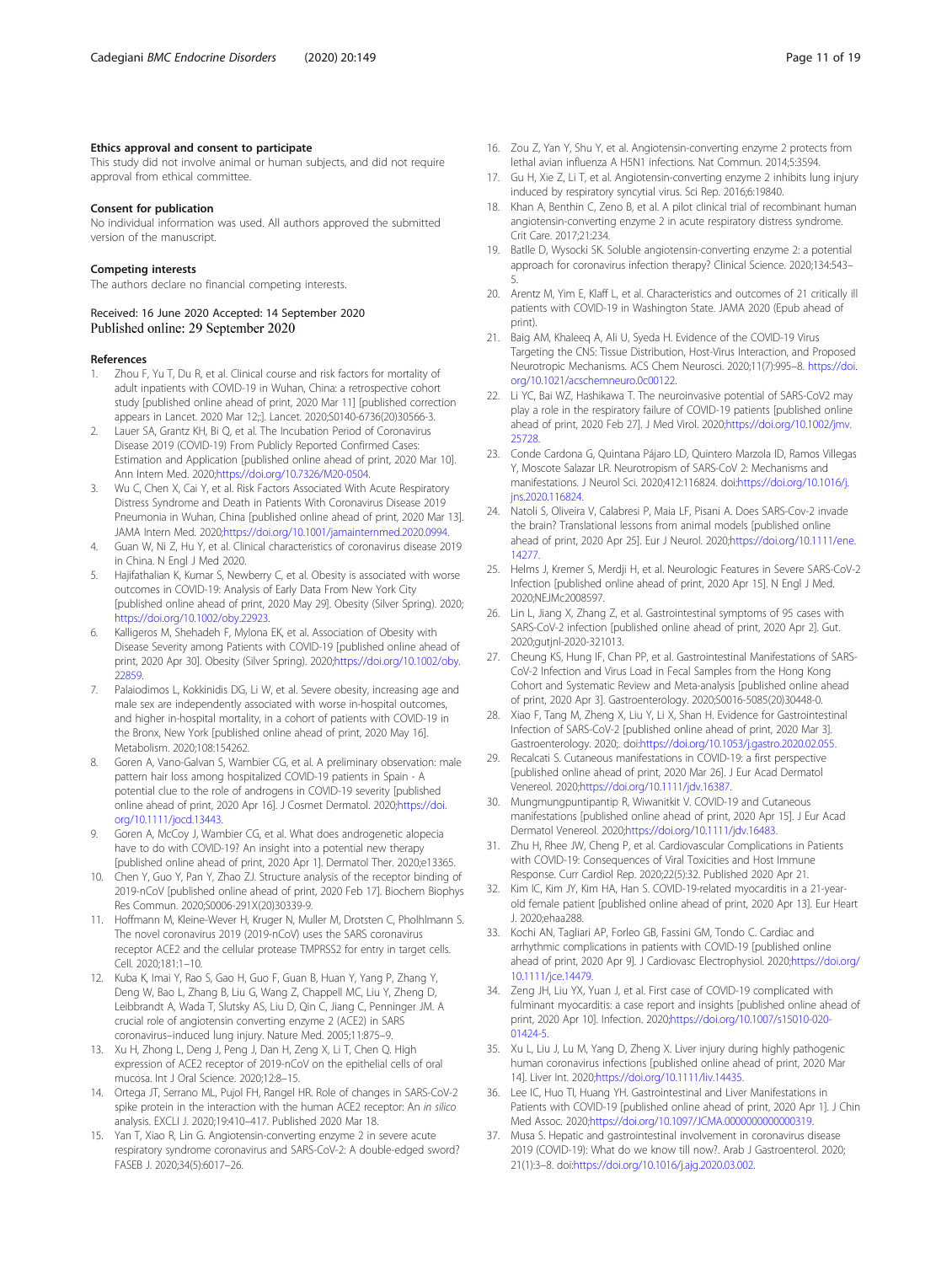- <span id="page-11-0"></span>38. Fanelli V, Fiorentino M, Cantaluppi V, et al. Acute kidney injury in SARS-CoV-2 infected patients. Crit Care. 2020;24(1):155. Published 2020 Apr 16.
- 39. Chu KH, Tsang WK, Tang CS, et al. Acute renal impairment in coronavirusassociated severe acute respiratory syndrome. Kidney Int. 2005;67(2):698–705.
- 40. Abobaker A, Raba AA. Does COVID-19 affect male fertility? [published online ahead of print, 2020 Apr 21]. World J Urol. 2020[;https://doi.org/10.1007/](https://doi.org/10.1007/s00345-020-03208-w) [s00345-020-03208-w.](https://doi.org/10.1007/s00345-020-03208-w)
- 41. Cardona Maya WD, Du Plessis SS, Velilla PA. SARS-CoV-2 and the Testis: similarity to other viruses and routes of infection [published online ahead of print, 2020 Apr 17]. Reprod Biomed Online. 2020;doi[:https://doi.org/10.1016/](https://doi.org/10.1016/j.rbmo.2020.04.009) [j.rbmo.2020.04.009](https://doi.org/10.1016/j.rbmo.2020.04.009).
- 42. Klok FA, Kruip MJHA, van der Meer NJM, et al. Incidence of thrombotic complications in critically ill ICU patients with COVID-19 [published online ahead of print, 2020 Apr 10]. Thromb Res. 2020;S0049-3848(20)30120-1.
- 43. Llitjos JF, Leclerc M, Chochois C, et al. High incidence of venous thromboembolic events in anticoagulated severe COVID-19 patients [published online ahead of print, 2020 Apr 22]. J Thromb Haemost. 2020; [https://doi.org/10.1111/jth.14869.](https://doi.org/10.1111/jth.14869)
- 44. Panigada M, Bottino N, Tagliabue P, et al. Hypercoagulability of COVID-19 patients in Intensive Care Unit. A Report of Thromboelastography Findings and other Parameters of Hemostasis [published online ahead of print, 2020 Apr 17]. J Thromb Haemost. 2020;[https://doi.org/10.1111/jth.14850.](https://doi.org/10.1111/jth.14850)
- 45. Cui S, Chen S, Li X, Liu S, Wang F. Prevalence of venous thromboembolism in patients with severe novel coronavirus pneumonia [published online ahead of print, 2020 Apr 9]. J Thromb Haemost. 2020[;https://doi.org/10.](https://doi.org/10.1111/jth.14830) [1111/jth.14830](https://doi.org/10.1111/jth.14830).
- 46. Rotzinger DC, Beigelman-Aubry C, von Garnier C, Qanadli SD. Pulmonary embolism in patients with COVID-19: Time to change the paradigm of computed tomography [published online ahead of print, 2020 Apr 11]. Thromb Res. 2020;190:58–59. doi[:https://doi.org/10.1016/j.thromres.2020.04.011.](https://doi.org/10.1016/j.thromres.2020.04.011)
- 47. Giannis D, Ziogas IA, Gianni P. Coagulation disorders in coronavirus infected patients: COVID-19, SARS-CoV-1, MERS-CoV and lessons from the past [published online ahead of print, 2020 Apr 9]. J Clin Virol. 2020;127:104362.
- 48. Glebov OO. Understanding SARS-CoV-2 endocytosis for COVID-19 drug repurposing [published online ahead of print, 2020 May 19]. FEBS J. 2020; [https://doi.org/10.1111/febs.15369.](https://doi.org/10.1111/febs.15369)
- 49. Magrone T, Magrone M, Jirillo E. Focus on Receptors for Coronaviruses with Special Reference to Angiotensin-converting Enzyme 2 as a Potential Drug Target - A Perspective [published online ahead of print, 2020 Apr 27]. Endocr Metab Immune Disord Drug Targets. 2020;[https://doi.org/10.2174/](https://doi.org/10.2174/1871530320666200427112902) [1871530320666200427112902.](https://doi.org/10.2174/1871530320666200427112902)
- 50. Annweiler C, Cao Z, Wu Y, et al. Counter-regulatory 'Renin-Angiotensin' System-based Candidate Drugs to Treat COVID-19 Diseases in SARS-CoV-2 infected patients [published online ahead of print, 2020 May 17]. Infect Disord Drug Targets. 2020[;https://doi.org/10.2174/](https://doi.org/10.2174/1871526520666200518073329) [1871526520666200518073329.](https://doi.org/10.2174/1871526520666200518073329)
- 51. Offringa A, Montijn R, Singh S, Paul M, Pinto YM, Pinto-Sietsma SJ. The mechanistic overview of SARS-CoV-2 using angiotensin-converting enzyme 2 to enter the cell for replication: possible treatment options related to the renin-angiotensin system [published online ahead of print, 2020 May 28]. Eur Heart J Cardiovasc Pharmacother. 2020;pvaa053.
- 52. Liu DD, Hsu YH, Chen HI. Endotoxin-induced acute lung injury is enhanced in rats with spontaneous hypertension. Clin Exp Pharmacol Physiol. 2007; 34(1-2):61-69.
- 53. Biggest COVID-19 trial tests repurposed drugs first. Nat Biotechnol. 2020;38(5):510.
- 54. Shaughnessy AF. Old drugs, new tricks. BMJ. 2011;342:d741.
- 55. O'Connor KA, Roth BL. Finding new tricks for old drugs: an efficient route
- for public-sector drug discovery. Nat Rev Drug Discov. 2005;4(12):1005-1014. 56. Mercorelli B, Palù G, Loregian A. Drug Repurposing for Viral Infectious
- Diseases: How Far Are We?. Trends Microbiol. 2018;26(10):865-876. 57. Pandey A, Nikam AN, Shreya AB, et al. Potential therapeutic targets for combating SARS-CoV-2: Drug repurposing, clinical trials and recent advancements [published online ahead of print, 2020 Jun 1]. Life Sci. 2020; 256:117883. doi[:https://doi.org/10.1016/j.lfs.2020.117883.](https://doi.org/10.1016/j.lfs.2020.117883)
- 58. Mazzanti A, Briani M, Kukavica D, et al. Association of Hydroxychloroquine with QTc Interval in Patients with COVID-19 [published online ahead of print, 2020 Jun 5]. Circulation. 2020; [https://doi.org/10.1161/](https://doi.org/10.1161/CIRCULATIONAHA.120.048476) [CIRCULATIONAHA.120.048476](https://doi.org/10.1161/CIRCULATIONAHA.120.048476).
- 59. Inciardi RM, Lupi L, Zaccone G, et al. Cardiac involvement in a patient with coronavirus disease 2019 (COVID-19). JAMA Cardiol2020;March 27:[Epub ahead of print].
- 60. Arentz M, Yim E, Klaff L, et al. Characteristics and outcomes of 21 critically ill patients with COVID-19 in Washington state. JAMA2020;March 19:[Epub ahead of print].
- 61. Guo T, Fan Y, Chen M, et al. Cardiovascular implications of fatal outcomes of patients with coronavirus disease 2019 (COVID-19). JAMA Cardiol 2020; March 27:[Epub ahead of print].
- 62. Mokra D, Mikolka P, Kosutova P, Mokry J. Corticosteroids in Acute Lung Injury: The Dilemma Continues. Int J Mol Sci. 2019;20(19):4765. Published 2019 Sep 25.
- 63. Tang BM, Craig JC, Eslick GD, Seppelt I, McLean AS. Use of corticosteroids in acute lung injury and acute respiratory distress syndrome: a systematic review and meta-analysis. Crit Care Med. 2009;37(5):1594-1603.
- 64. Horby P, Lim WS, et al (RECOVERY Collaborative Group). Dexamethasone in Hospitalized Patients with Covid-19 - Preliminary Report [published online ahead of print, 2020 Jul 17]. N Engl J Med. 2020[;https://doi.org/10.1056/](https://doi.org/10.1056/NEJMoa2021436) [NEJMoa2021436](https://doi.org/10.1056/NEJMoa2021436).
- 65. ClinicalTrials.gov (Last accessed July 23rd, 2020).
- 66. Zhang W, Zhao Y, Zhang F, et al. The use of anti-inflammatory drugs in the treatment of people with severe coronavirus disease 2019 (COVID-19): The Perspectives of clinical immunologists from China. Clin Immunol. 2020;214: 108393.
- 67. Ma SQ, Zhang J, Wang YS, et al. Glucocorticoid therapy delays the clearance of SARS-CoV-2 RNA in an asymptomatic COVID-19 patient [published online ahead of print, 2020 May 29]. J Med Virol. 2020;[https://doi.org/10.1002/jmv.](https://doi.org/10.1002/jmv.26086) [26086.](https://doi.org/10.1002/jmv.26086)
- 68. Russell CD, Millar JE, Baillie JK. Clinical evidence does not support corticosteroid treatment for 2019-nCoV lung injury. Lancet. 2020;395(10223): 473-475.
- 69. Shang L, Zhao J, Hu Y, Du R, Cao B. On the use of corticosteroids for 2019 nCoV pneumonia. Lancet. 2020;395(10225):683-684.
- 70. Halpin DMG, Singh D, Hadfield RM. Inhaled corticosteroids and COVID-19: a systematic review and clinical perspective. Eur Respir J. 2020;55(5):2001009. Published 2020 May 7.
- 71. Qin YY, Zhou YH, Lu YQ, et al. Effectiveness of glucocorticoid therapy in patients with severe coronavirus disease 2019: protocol of a randomized controlled trial. Chin Med J (Engl). 2020;133(9):1080-1086.
- 72. Wang Y, Jiang W, He Q, et al. A retrospective cohort study of methylprednisolone therapy in severe patients with COVID-19 pneumonia. Signal Transduct Target Ther. 2020;5(1):57. Published 2020 Apr 28. doi: <https://doi.org/10.1038/s41392-020-0158-2>.
- 73. Wu C, Chen X, Cai Y, et al. Risk Factors Associated With Acute Respiratory Distress Syndrome and Death in Patients With Coronavirus Disease 2019 Pneumonia in Wuhan, China [published online ahead of print, 2020 Mar 13]. JAMA Intern Med. 2020;e200994.
- 74. Zhou W, Liu Y, Tian D, et al. Potential benefits of precise corticosteroids therapy for severe 2019-nCoV pneumonia. Signal Transduct Target Ther. 2020;5(1):18. Published 2020 Feb 21.
- 75. Wyrwoll CS, Mark PJ, Waddell BJ. Developmental programming of renal glucocorticoid sensitivity and the renin-angiotensin system. Hypertension. 2007;50(3):579–84.
- 76. Yongtao Z, Kunzheng W, Jingjing Z, et al. Glucocorticoids activate the local renin-angiotensin system in bone: possible mechanism for glucocorticoidinduced osteoporosis. Endocrine. 2014;47(2):598–608.
- 77. Kino T, Chrousos GP. Glucocorticoid and mineralocorticoid receptors and associated diseases. Essays Biochem. 2004;40:137–55.
- 78. Fuller PJ, Lim-Tio SS, Brennan FE. Specificity in mineralocorticoid versus glucocorticoid action. Kidney Int. 2000;57(4):1256–64.
- 79. Rashid S, Lewis GF. The mechanisms of differential glucocorticoid and mineralocorticoid action in the brain and peripheral tissues. Clin Biochem. 2005;38(5):401–9.
- 80. Pozzilli P, Lenzi A. Commentary: Testosterone, a key hormone in the context of COVID-19 pandemic [published online ahead of print, 2020 Apr 27]. Metabolism. 2020;108:154252.
- 81. Salonia A, Corona G, Giwercman A, et al. SARS-CoV-2, Testosterone and frailty in males (PROTEGGIMI): A multidimensional research project [published online ahead of print, 2020 May 5]. Andrology. 2020;[https://doi.](https://doi.org/10.1111/andr.12811) [org/10.1111/andr.12811](https://doi.org/10.1111/andr.12811).
- 82. Wambier CG, Vaño-Galván S, McCoy J, et al. Androgenetic Alopecia Present in the Majority of Hospitalized COVID-19 Patients - the "Gabrin sign [published online ahead of print, 2020 May 21]. J Am Acad Dermatol. 2020; S0190-9622(20)30948-8.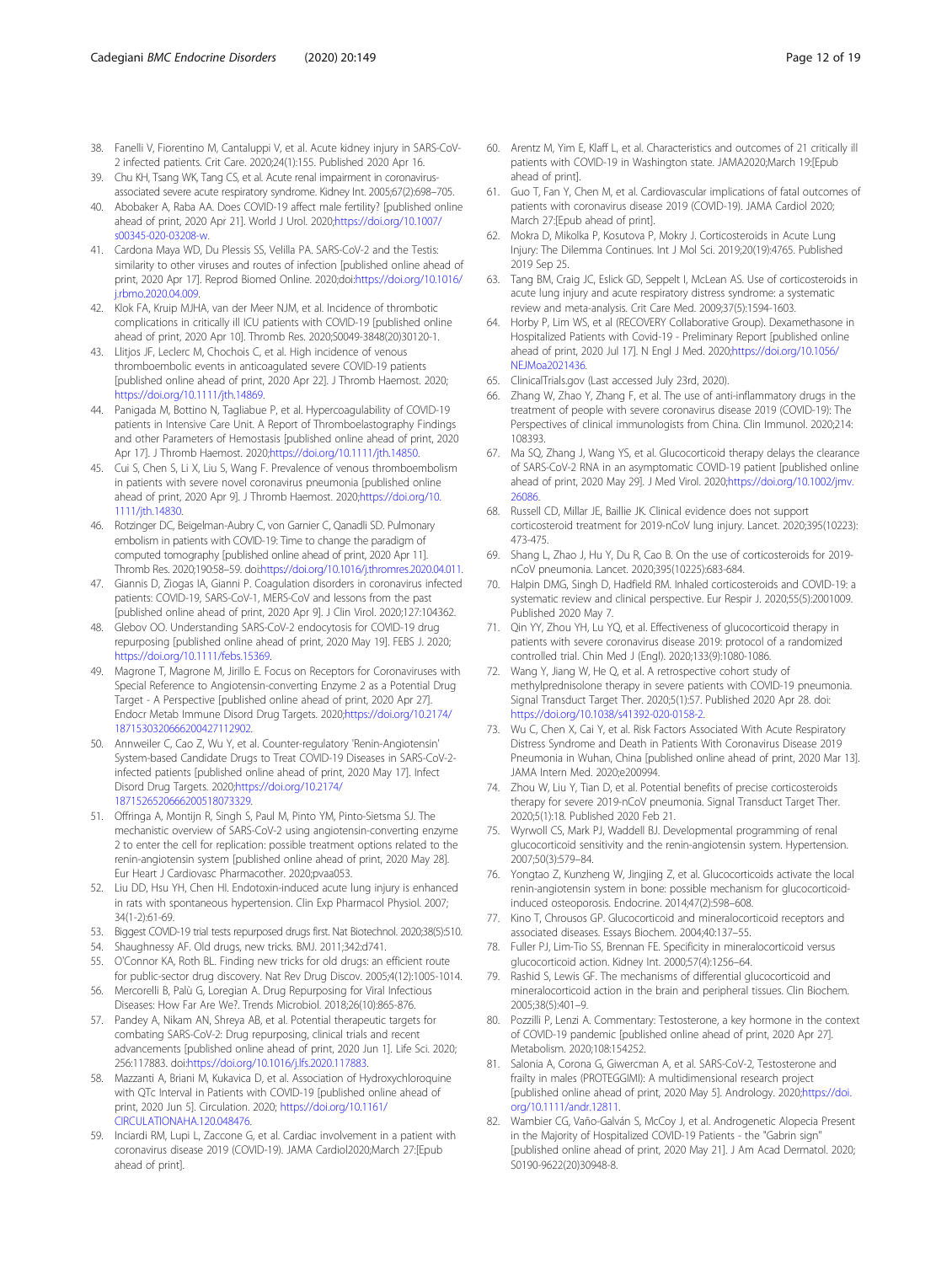- <span id="page-12-0"></span>83. Wambier CG, Goren A. Severe acute respiratory syndrome coronavirus 2 (SARS-CoV-2) infection is likely to be androgen mediated [published online ahead of print, 2020 Apr 10]. J Am Acad Dermatol. 2020;S0190-9622(20)30608-3.
- 84. McCoy J, Wambier CG, Vano-Galvan S, et al. Racial Variations in COVID-19 Deaths May Be Due to Androgen Receptor Genetic Variants Associated with Prostate Cancer and Androgenetic Alopecia. Are Anti-Androgens a Potential Treatment for COVID-19? [published online ahead of print, 2020 Apr 25]. J Cosmet Dermatol. 2020[;https://doi.org/10.1111/jocd.13455.](https://doi.org/10.1111/jocd.13455)
- 85. Montopoli M, Zumerle S, Vettor R, et al. Androgen-deprivation therapies for prostate cancer and risk of infection by SARS-CoV-2: a population-based study (N = 4532) [published online ahead of print, 2020 May 6]. Ann Oncol. 2020;S0923-7534(20)39797-0.
- 86. Iwata-Yoshikawa N, Okamura T, Shimizu Y, Hasegawa H, Takeda M, Nagata N. TMPRSS2 Contributes to Virus Spread and Immunopathology in the Airways of Murine Models after Coronavirus Infection. J Virol. 2019;93(6): e01815-18. Published 2019 Mar 5.
- 87. Maric-Bilkan C, Manigrasso MB. Sex differences in hypertension: contribution of the renin-angiotensin system. Gend Med. 2012;9(4):287–91.
- 88. Arefi S, Mottaghi S, Sharifi AM. Studying the correlation of reninangiotensin-system (RAS) components and insulin resistance in polycystic ovary syndrome (PCOs). Gynecol Endocrinol. 2013;29(5):470–3.
- 89. Mishra JS, More AS, Gopalakrishnan K, Kumar S. Testosterone plays a permissive role in angiotensin II-induced hypertension and cardiac hypertrophy in male rats. Biol Reprod. 2019;100(1):139–48.
- 90. Georgianos PI, Vaios V, Eleftheriadis T, Zebekakis P, Liakopoulos V. Mineralocorticoid Antagonists in ESRD: An Overview of Clinical Trial Evidence. Curr Vasc Pharmacol. 2017;15(6):599–606.
- 91. Hermidorff MM, Faria Gde O, Amâncio Gde C, de Assis LV, Isoldi MC. Nongenomic effects of spironolactone and eplerenone in cardiomyocytes of neonatal Wistar rats: do they evoke cardioprotective pathways? Biochem Cell Biol. 2015;93(1):83–93.
- 92. Cadegiani FA. Can spironolactone be used to prevent COVID-19-induced acute respiratory distress syndrome in patients with hypertension?. Am J Physiol.
- 93. Nakano S, Kobayashi N, Yoshida K, Ohno T, Matsuoka H. Cardioprotective mechanisms of spironolactone associated with the angiotensin-converting enzyme/epidermal growth factor receptor/extracellular signal-regulated kinases, NAD(P)H oxidase/lectin-like oxidized low-density lipoprotein receptor-1, and Rho-kinase pathways in aldosterone/salt-induced hypertensive rats. Hypertens Res. 2005;28(11):925–36.
- 94. Dieterich HA, Wendt C, Saborowski F. Cardioprotection by aldosterone receptor antagonism in heart failure. Part I. The role of aldosterone in heart failure. Fiziol Cheloveka. 2005;31(6):97–105.
- Taira M, Toba H, Murakami M, et al. Spironolactone exhibits direct renoprotective effects and inhibits renal renin-angiotensin-aldosterone system in diabetic rats. Eur J Pharmacol. 2008;589(1-3):264–71.
- 96. Schjoedt KJ. The renin-angiotensin-aldosterone system and its blockade in diabetic nephropathy: main focus on the role of aldosterone. Dan Med Bull. 2011;58(4):B4265.
- 97. Kong EL, Zhang JM, An N, Tao Y, Yu WF, Wu FX. Spironolactone rescues renal dysfunction in obstructive jaundice rats by upregulating ACE2 expression. J Cell Commun Signal. 2019;13(1):17–26.
- 98. Takeda Y, Zhu A, Yoneda T, Usukura M, Takata H, Yamagishi M. Effects of aldosterone and angiotensin II receptor blockade on cardiac angiotensinogen and angiotensin-converting enzyme 2 expression in Dahl salt-sensitive hypertensive rats. Am J Hypertens. 2007;20(10):1119–24.
- 99. Zhu A, Yoneda T, Demura M, et al. Effect of mineralocorticoid receptor blockade on the renal renin-angiotensin system in Dahl salt-sensitive hypertensive rats. J Hypertens. 2009;27(4):800–5.
- 100. Keidar S, Gamliel-Lazarovich A, Kaplan M, et al. Mineralocorticoid receptor blocker increases angiotensin-converting enzyme 2 activity in congestive heart failure patients. Circ Res. 2005;97(9):946–53.
- 101. Te Riet L, van Esch JH, Roks AJ, van den Meiracker AH, Danser AH. Hypertension: renin-angiotensin-aldosterone system alterations. Circ Res. 2015;116(6):960–75.
- 102. Hamming I, Cooper ME, Haagmans BL, et al. The emerging role of ACE2 in physiology and disease. J Pathol. 2007;212(1):1–11.
- 103. Patel S, Rauf A, Khan H, Abu-Izneid T. Renin-angiotensin-aldosterone (RAAS): The ubiquitous system for homeostasis and pathologies. Biomed Pharmacother. 2017;94:317–25.
- 104. South AM, Diz DI, Chappell MC. COVID-19, ACE2, and the cardiovascular consequences. Am J Physiol Heart Circ Physiol. 2020;318(5):H1084–90.
- 105. Sert M, Tetiker T, Kirim S. Comparison of the efficiency of anti-androgenic regimens consisting of spironolactone, Diane 35, and cyproterone acetate in hirsutism. Acta Med Okayama. 2003;57(2):73–6.
- 106. Steelman SL, Brooks JR, Morgan ER, Patanelli DJ. Anti-androgenic activity of spironolactone. Steroids. 1969;14(4):449–50.
- 107. Broulik PD, Stárka L. Antiandrogenic and antirenotropic effect of spironolactone. Endokrinologie. 1976;68(1):35–9.
- 108. Vecchiola A, Fuentes CA, Solar I, et al. Eplerenone Implantation Improved Adipose Dysfunction Averting RAAS Activation and Cell Division. Front Endocrinol (Lausanne). 2020;11:223. Published 2020 Apr 21.
- 109. Feraco A, Armani A, Mammi C, Fabbri A, Rosano GM, Caprio M. Role of mineralocorticoid receptor and renin-angiotensin-aldosterone system in adipocyte dysfunction and obesity. J Steroid Biochem Mol Biol. 2013;137: 99–106.
- 110. Ji WJ, Ma YQ, Zhang X, et al. Inflammatory monocyte/macrophage modulation by liposome-entrapped spironolactone ameliorates acute lung injury in mice. Nanomedicine (Lond). 2016;11(11):1393–406. [https://doi.org/](https://doi.org/10.2217/nnm-2016-0006) [10.2217/nnm-2016-0006.](https://doi.org/10.2217/nnm-2016-0006)
- 111. SP-mediated mineralocorticoid receptor antagonism contributes to inflammatory monocyte/macrophage modulation via an inhibitory effect on Ly6C(hi) monocytosis-directed M2 polarization of alveolar macrophage.
- 112. Ji WJ, Ma YQ, Zhou X, et al. Spironolactone attenuates bleomycin-induced pulmonary injury partially via modulating mononuclear phagocyte phenotype switching in circulating and alveolar compartments. PLoS One. 2013;8(11):e81090. Published 2013 Nov 19. doi[:https://doi.org/10.1371/](https://doi.org/10.1371/journal.pone.0081090) [journal.pone.0081090](https://doi.org/10.1371/journal.pone.0081090).
- 113. Rafatian N, Westcott KV, White RA, Leenen FH. Cardiac macrophages and apoptosis after myocardial infarction: effects of central MR blockade. Am J Physiol Regul Integr Comp Physiol. 2014;307(7):R879–87. [https://doi.org/10.](https://doi.org/10.1152/ajpregu.00075.2014) [1152/ajpregu.00075.2014.](https://doi.org/10.1152/ajpregu.00075.2014)
- 114. Zhang L, Hao JB, Ren LS, Ding JL, Hao LR. The aldosterone receptor antagonist spironolactone prevents peritoneal inflammation and fibrosis. Lab Invest. 2014;94(8):839–50. <https://doi.org/10.1038/labinvest.2014.69>.
- 115. Ozacmak HS, Ozacmak VH, Barut F, Araslı M, Ucan BH. Pretreatment with mineralocorticoid receptor blocker reduces intestinal injury induced by ischemia and reperfusion: involvement of inhibition of inflammatory response, oxidative stress, nuclear factor κB, and inducible nitric oxide synthase. J Surg Res. 2014;191(2):350–61. [https://doi.org/10.1016/j.jss.2014.04.040.](https://doi.org/10.1016/j.jss.2014.04.040)
- 116. Kato Y, Kamiya H, Koide N, et al. Spironolactone inhibits production of proinflammatory mediators in response to lipopolysaccharide via inactivation of nuclear factor-κB. Immunopharmacol Immunotoxicol. 2014; 36(3):237–41. [https://doi.org/10.3109/08923973.2014.921690.](https://doi.org/10.3109/08923973.2014.921690)
- 117. Lieber GB, Fernandez X, Mingo GG, et al. Mineralocorticoid receptor antagonists attenuate pulmonary inflammation and bleomycin-evoked fibrosis in rodent models. Eur J Pharmacol. 2013;718(1-3):290-8. [https://doi.](https://doi.org/10.1016/j.ejphar.2013.08.019) [org/10.1016/j.ejphar.2013.08.019.](https://doi.org/10.1016/j.ejphar.2013.08.019)
- 118. Fraccarollo D, Galuppo P, Schraut S, et al. Immediate mineralocorticoid receptor blockade improves myocardial infarct healing by modulation of the inflammatory response. Hypertension. 2008;51(4):905–14.
- 119. Lacombe B, Morel M, Margottin-Goguet F, Ramirez BC. Specific Inhibition of HIV Infection by the Action of Spironolactone in T Cells. J Virol. 2016;90(23): 10972-10980. Published 2016 Nov 14. doi:<https://doi.org/10.1128/JVI.01722-16>.
- 120. Verma D, Thompson J, Swaminathan S. Spironolactone blocks Epstein-Barr virus production by inhibiting EBV SM protein function. Proc Natl Acad Sci U S A. 2016;113(13):3609–14. <https://doi.org/10.1073/pnas.1523686113>.
- 121. Yartaş Dumanlı G, Dilken O, Ürkmez S. Use of Spironolactone in SARS-CoV-2 ARDS Patients. Turk J Anaesthesiol Reanim 30 April 2020; DOI: 10.5152/ TJAR.2020.569.
- 122. [https://clinicaltrials.gov/ct2/show/NCT04345887](https://clinicaltrials.gov/ct2/show/NCT04345887?term=spironolactone+COVID&draw=2&rank=2) (Last accessed: July 23<sup>rd</sup>, 2020).
- 123. [https://clinicaltrials.gov/ct2/show/NCT04424134](https://clinicaltrials.gov/ct2/show/NCT04424134?term=spironolactone+COVID&draw=2&rank=1) (Last accessed: July 23rd, 2020).
- 124. <https://clinicaltrials.gov/ct2/show/NCT04467931> (Last accessed: July 23<sup>rd</sup>, 2020).
- 125. Rozner RN, Freites-Martinez A, Shapiro J, Geer EB, Goldfarb S, Lacouture ME. Safety of 5α-reductase inhibitors and spironolactone in breast cancer patients receiving endocrine therapies. Breast Cancer Res Treat. 2019;174(1):15–26.
- 126. Almohanna HM, Perper M, Tosti A. Safety concerns when using novel medications to treat alopecia. Expert Opin Drug Saf. 2018;17(11):1115–28.
- 127. Andriole GL, Kirby R. Safety and tolerability of the dual 5alpha-reductase inhibitor dutasteride in the treatment of benign prostatic hyperplasia. Eur Urol. 2003;44(1):82–8.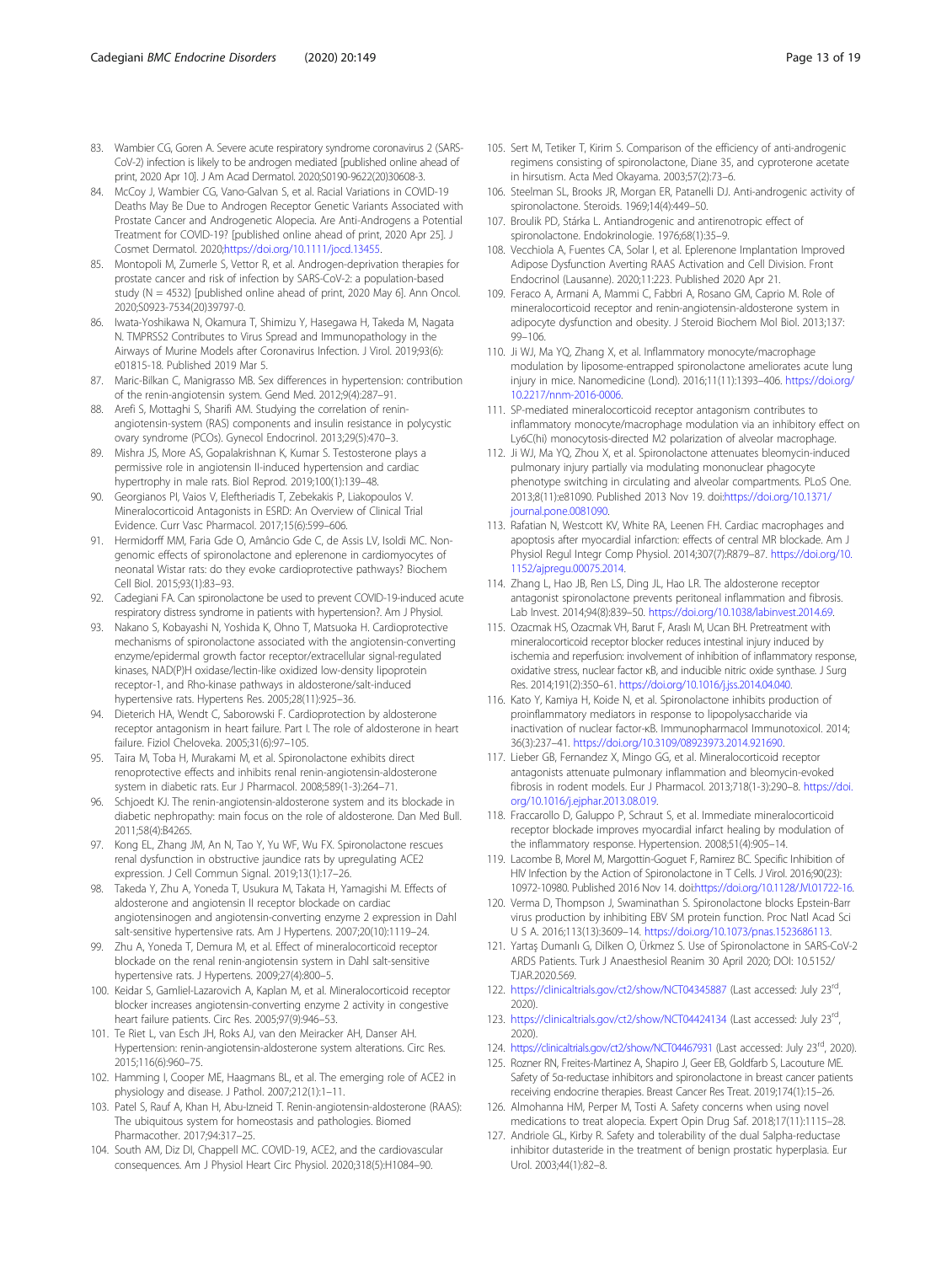- <span id="page-13-0"></span>128. Mostaghel EA, Geng L, Holcomb I, et al. Variability in the androgen response of prostate epithelium to 5alpha-reductase inhibition: implications for prostate cancer chemoprevention. Cancer Res. 2010;70(4):1286–95.
- 129. Wu Y, Godoy A, Azzouni F, Wilton JH, Ip C, Mohler JL. Prostate cancer cells differ in testosterone accumulation, dihydrotestosterone conversion, and androgen receptor signaling response to steroid 5α-reductase inhibitors. Prostate. 2013;73(13):1470–82.
- 130. Tindall DJ, Rittmaster RS. The rationale for inhibiting 5alpha-reductase isoenzymes in the prevention and treatment of prostate cancer [published correction appears in J Urol. 2008 Jun;179(6):2490]. J Urol. 2008;179(4):1235–42.
- 131. Ghazizadeh Z, Majd H, Richter M, et al. Androgen Regulates SARS-CoV-2 Receptor Levels and Is Associated with Severe COVID-19 Symptoms in Men. Preprint. bioRxiv. 2020;2020.05.12.091082. Published 2020 May 15. doi: <https://doi.org/10.1101/2020.05.12.091082>.
- 132. Anti-androgens may protect against severe COVID-19 outcomes: results from a prospective cohort study of 77 hospitalized men. J Am Acad Derm. In review.
- 133. <https://clinicaltrials.gov/ct2/show/NCT04446429> (Last accessed: July 23rd, 2020).
- 134. Bedi O, Dhawan V, Sharma PL, Kumar P. Pleiotropic effects of statins: new therapeutic targets in drug design. Naunyn Schmiedebergs Arch Pharmacol. 2016;389(7):695–712.
- 135. Zhou Q, Liao JK. Statins and cardiovascular diseases: from cholesterol lowering to pleiotropy. Curr Pharm Des. 2009;15(5):467–78.
- 136. Williams EA, Russo V, Ceraso S, Gupta D, Barrett-Jolley R. Anti-arrhythmic properties of non-antiarrhythmic medications. Pharmacol Res. 2020;156: 104762.
- 137. Fan E, Brodie D, Slutsky AS. Acute Respiratory Distress Syndrome: Advances in Diagnosis and Treatment. JAMA. 2018;319(7):698–710.
- 138. Feng Y. Efficacy of statin therapy in patients with acute respiratory distress syndrome/acute lung injury: a systematic review and meta-analysis. Eur Rev Med Pharmacol Sci. 2018;22(10):3190–8.
- 139. Xiong B, Wang C, Tan J, et al. Statins for the prevention and treatment of acute lung injury and acute respiratory distress syndrome: A systematic review and meta-analysis. Respirology. 2016;21(6):1026–33.
- 140. Yin J, Bai CX. Pharmacotherapy for Adult Patients with Acute Respiratory Distress Syndrome. Chin Med J (Engl). 2018;131(10):1138–41.
- 141. Grommes J, Vijayan S, Drechsler M, et al. Simvastatin reduces endotoxininduced acute lung injury by decreasing neutrophil recruitment and radical formation. PLoS One. 2012;7(6):e38917.
- 142. Fedson DS, Opal SM, Rordam OM. Hiding in Plain Sight: an Approach to Treating Patients with Severe COVID-19 Infection. mBio. 2020;11(2):e00398- 20. Published 2020 Mar 20.
- 143. Castiglione V, Chiriacò M, Emdin M, Taddei S, Vergaro G. Statin therapy in COVID-19 infection [published online ahead of print, 2020 Apr 29]. Eur Heart J Cardiovasc Pharmacother. 2020;pvaa042.
- 144. Alijotas-Reig J, Esteve-Valverde E, Belizna C, et al. Immunomodulatory therapy for the management of severe COVID-19. Beyond the anti-viral therapy: A comprehensive review. Autoimmun Rev. 2020;19(7):102569.
- 145. Reiner Ž, Hatamipour M, Banach M, et al. Statins and the COVID-19 main protease: in silico evidence on direct interaction. Arch Med Sci. 2020;16(3): 490-496. Published 2020 Apr 25.
- 146. Baudrand R, Pojoga LH, Vaidya A, et al. Statin Use and Adrenal Aldosterone Production in Hypertensive and Diabetic Subjects. Circulation. 2015;132(19): 1825–33.
- 147. Borghi C, Urso R, Cicero AF. Renin-angiotensin system at the crossroad of hypertension and hypercholesterolemia. Nutr Metab Cardiovasc Dis. 2017; 27(2):115–20.
- 148. Drapala A, Sikora M, Ufnal M. Statins, the renin-angiotensin-aldosterone system and hypertension - a tale of another beneficial effect of statins. J Renin Angiotensin Aldosterone Syst. 2014;15(3):250–8.
- 149. <https://clinicaltrials.gov/ct2/show/NCT04407273> (Last accessed: July 23rd, 2020).
- 150. <https://clinicaltrials.gov/ct2/show/NCT04348695> (Last accessed: July 23rd, 2020).
- 151. <https://clinicaltrials.gov/ct2/show/NCT04466241> (Last accessed: July 23rd, 2020).
- 152. <https://clinicaltrials.gov/ct2/show/NCT04380402> (Last accessed: July 23rd, 2020).
- 153. <https://clinicaltrials.gov/ct2/show/NCT04343001> (Last accessed: July 23rd, 2020).
- 154. <https://clinicaltrials.gov/ct2/show/NCT04472611> (Last accessed: July 23<sup>rd</sup>, 2020).
- 155. Jakovac H. COVID-19 and vitamin D-Is there a link and an opportunity for intervention?. Am J Physiol Endocrinol Metab. 2020;318(5):E589. doi[:https://](https://doi.org/10.1152/ajpendo.00138.2020) [doi.org/10.1152/ajpendo.00138.2020.](https://doi.org/10.1152/ajpendo.00138.2020)
- 156. Facchiano A, Facchiano A, Bartoli M, Ricci A, Facchiano F. Reply to Jakovac: About COVID-19 and vitamin D. Am J Physiol Endocrinol Metab. 2020; 318(6):E838.
- 157. Aygun H. Vitamin D can prevent COVID-19 infection-induced multiple organ damage [published online ahead of print, 2020 May 25]. Naunyn Schmiedebergs Arch Pharmacol. 2020;1-4.
- 158. Speeckaert MM, Delanghe JR. Association between low vitamin D and COVID-19: don't forget the vitamin D binding protein [published online ahead of print, 2020 May 28]. Aging Clin Exp Res. 2020;[https://doi.org/10.](https://doi.org/10.1007/s40520-020-01607-y) [1007/s40520-020-01607-y](https://doi.org/10.1007/s40520-020-01607-y).
- 159. Glinsky GV. Tripartite Combination of Candidate Pandemic Mitigation Agents: Vitamin D, Quercetin, and Estradiol Manifest Properties of Medicinal Agents for Targeted Mitigation of the COVID-19 Pandemic Defined by Genomics-Guided Tracing of SARS-CoV-2 Targets in Human Cells. Biomedicines. 2020;8(5):E129. Published 2020 May 21.
- 160. Grant WB, Lahore H, McDonnell SL, et al. Evidence that Vitamin D Supplementation Could Reduce Risk of Influenza and COVID-19 Infections and Deaths. Nutrients. 2020;12(4):988. Published 2020 Apr 2.
- 161. Teymoori-Rad M, Shokri F, Salimi V, Marashi SM. The interplay between vitamin D and viral infections. Rev Med Virol. 2019;29(2):e2032.
- 162. Zdrenghea MT, Makrinioti H, Bagacean C, Bush A, Johnston SL, Stanciu LA. Vitamin D modulation of innate immune responses to respiratory viral infections. Rev Med Virol. 2017;27(1). [https://doi.org/10.1002/rmv.1909.](https://doi.org/10.1002/rmv.1909)
- 163. de Sa Del Fiol F, Barberato-Filho S, Lopes LC, de Cassia Bergamaschi C. Vitamin D and respiratory infections. J Infect Dev Ctries. 2015;9(4):355-361. Published 2015 Apr 15.
- 164. Bartley J. Vitamin D, innate immunity and upper respiratory tract infection. J Laryngol Otol. 2010;124(5):465–9.
- 165. Gruber-Bzura BM. Vitamin D and Influenza-Prevention or Therapy?. Int J Mol Sci. 2018;19(8):2419. Published 2018 Aug 16.
- 166. Beard JA, Bearden A, Striker R. Vitamin D and the anti-viral state. J Clin Virol. 2011;50(3):194–200.
- 167. Hastie CE, Mackay DF, Ho F, et al. Vitamin D concentrations and COVID-19 infection in UK Biobank [published online ahead of print, 2020 May 7]. Diabetes Metab Syndr. 2020;14(4):561–5.
- 168. Xu J, Yang J, Chen J, Luo Q, Zhang Q, Zhang H. Vitamin D alleviates lipopolysaccharide-induced acute lung injury via regulation of the reninangiotensin system. Mol Med Rep. 2017;16(5):7432–8.
- 169. Wang D, Chai XQ, Magnussen CG, et al. Renin-angiotensin-system, a potential pharmacological candidate, in acute respiratory distress syndrome during mechanical ventilation. Pulm Pharmacol Ther. 2019;58:101833.
- 170. Shi YY, Liu TJ, Fu JH, et al. Vitamin D/VDR signaling attenuates lipopolysaccharide-induced acute lung injury by maintaining the integrity of the pulmonary epithelial barrier. Mol Med Rep. 2016;13(2):1186–94.
- 171. Zheng S, Yang J, Hu X, et al. Vitamin D attenuates lung injury via stimulating epithelial repair, reducing epithelial cell apoptosis and inhibits TGF-β induced epithelial to mesenchymal transition [published online ahead of print, 2020 Apr 3]. Biochem Pharmacol. 2020;113955:177.
- 172. Klaff LS, Gill SE, Wisse BE, et al. Lipopolysaccharide-induced lung injury is independent of serum vitamin D concentration. PLoS One. 2012;7(11):e49076.
- 173. Barnett N, Zhao Z, Koyama T, et al. Vitamin D deficiency and risk of acute lung injury in severe sepsis and severe trauma: a case-control study. Ann Intensive Care. 2014;4(1):5. Published 2014 Feb 24.
- 174. Li YC, Kong J, Wei M, Chen ZF, Liu SQ, Cao LP. 1,25-Dihydroxyvitamin D(3) is a negative endocrine regulator of the renin-angiotensin system. J Clin Invest. 2002;110(2):229–38.
- 175. Leung PS. The Modulatory Action of Vitamin D on the Renin-Angiotensin System and the Determination of Hepatic Insulin Resistance. Molecules. 2019;24(13):2479. Published 2019 Jul 5.
- 176. Turin A, Bax JJ, Doukas D, et al. Interactions Among Vitamin D, Atrial Fibrillation, and the Renin-Angiotensin-Aldosterone System. Am J Cardiol. 2018;122(5):780–4.
- 177. McMullan CJ, Borgi L, Curhan GC, Fisher N, Forman JP. The effect of vitamin D on renin-angiotensin system activation and blood pressure: a randomized control trial. J Hypertens. 2017;35(4):822–9.
- 178. Washington MN. Weigel NL. 1{alpha},25-Dihydroxyvitamin D3 inhibits growth of VCaP prostate cancer cells despite inducing the growthpromoting TMPRSS2:ERG gene fusion. Endocrinology. 2010;151(4):1409–17.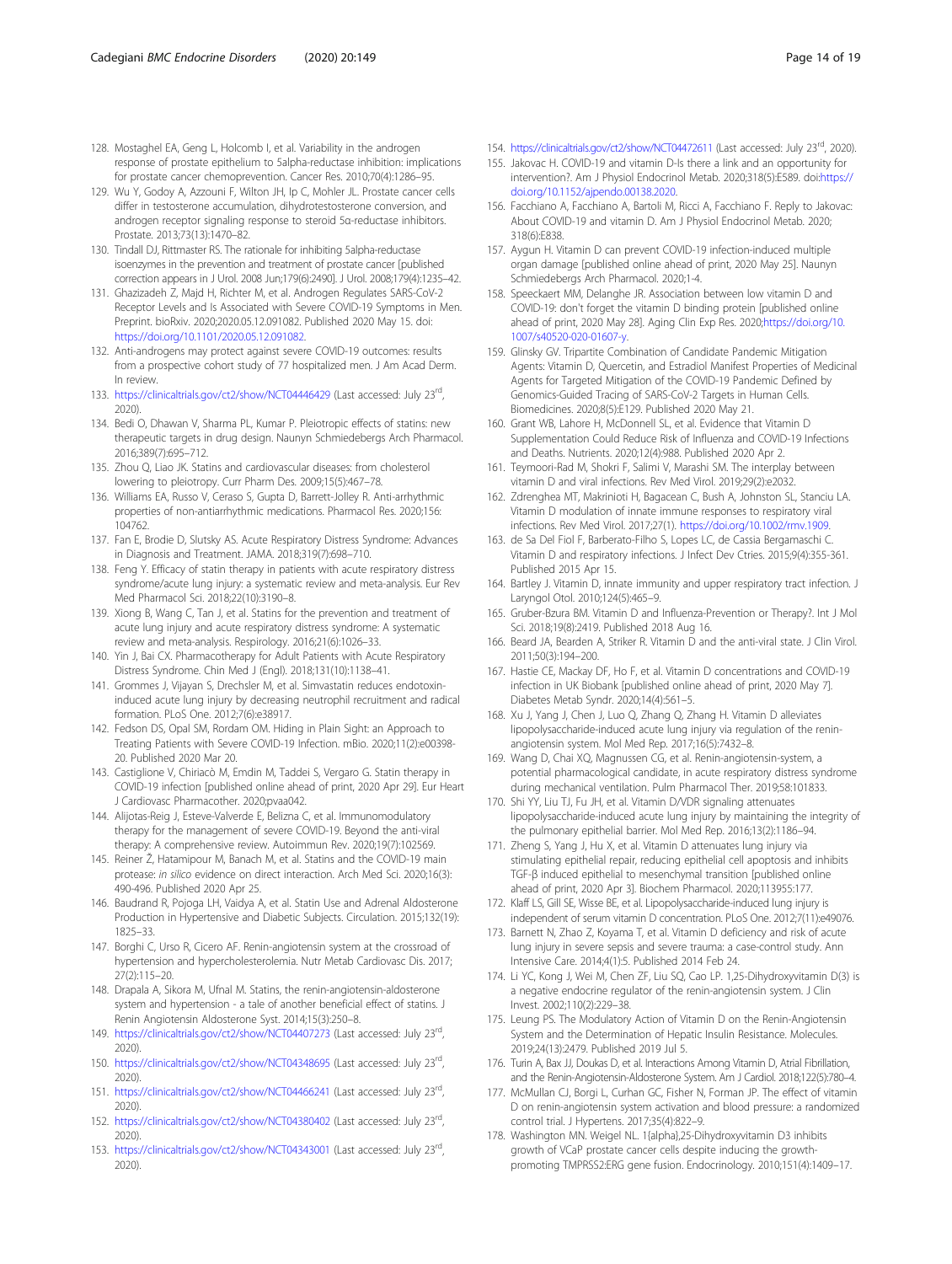- <span id="page-14-0"></span>179. Murthy S, Agoulnik IU, Weigel NL. Androgen receptor signaling and vitamin D receptor action in prostate cancer cells. Prostate. 2005;64(4):362–72.
- 180. Mokhtari V, Afsharian P, Shahhoseini M, Kalantar SM, Moini A. A Review on Various Uses of N-Acetyl Cysteine. Cell J. 2017;19(1):11–7. [https://doi.org/10.](https://doi.org/10.22074/cellj.2016.4872) [22074/cellj.2016.4872.](https://doi.org/10.22074/cellj.2016.4872)
- 181. Sekhar RV, Patel SG, Guthikonda AP, Reid M, Balasubramanyam A, Taffet GE. Deficient synthesis of glutathione underlies oxidative stress in aging and can be corrected by dietary cysteine and glycine supplementation. Am J Clin Nutr. 2011;94:847–53.
- 182. Circu ML, Aw TY. Glutathione and apoptosis. Free Radic Res. 2008;42:689– 706.
- 183. Whillier S, Raftos JE, Chapman B, Kuchel PW. Role of N-acetylcysteine and cystine in glutathione synthesis in human erythrocytes. Redox Rep. 2009;14: 115–24.
- 184. Sekhar RV, McKay SV, Patel SG, Guthikonda AP, Reddy VT, Balasubramanyam A. Glutathione synthesis is diminished in patients with uncontrolled diabetes and restored by dietary supplementation with cysteine and glycine. Diabetes Care. 2011;34:162–7.
- 185. Kavanagh TJ, Grossmann A, Jaecks EP, Jinneman JC, Eaton DL, Martin GM. Proliferative capacity of human peripheral blood lymphocytes sorted on the basis of glutathione content. J Cell Physiol. 1990;145:472–80.
- 186. Kao SJ, Wang D, Lin HI, Chen HI. N-acetylcysteine abrogates acute lung injury induced by endotoxin. Clin Exp Pharmacol Physiol. 2006;33(1-2):33– 40.
- 187. Shen Y, Miao NJ, Xu JL, et al. N-acetylcysteine alleviates angiotensin IImediated renal fibrosis in mouse obstructed kidneys. Acta Pharmacol Sin. 2016;37(5):637–44.
- 188. Boesgaard S, Aldershvile J, Poulsen HE, Christensen S, Dige-Petersen H, Giese J. N-acetylcysteine inhibits angiotensin converting enzyme in vivo. J Pharmacol Exp Ther. 1993;265(3):1239–44.
- 189. Assimakopoulos SF, Marangos M. N-acetyl-cysteine may prevent COVID-19 associated cytokine storm and acute respiratory distress syndrome [published online ahead of print, 2020 Apr 22]. Med Hypotheses. 2020;140: 109778.
- 190. Andreou A, Trantza S, Filippou D, Sipsas N, Tsiodras S. COVID-19: The Potential Role of Copper and N-acetylcysteine (NAC) in a Combination of Candidate Antiviral Treatments Against SARS-CoV-2. In Vivo. 2020;34(3 Suppl):1567–88.
- 191. Horowitz RI, Freeman PR. Three novel prevention, diagnostic, and treatment options for COVID-19 urgently necessitating controlled randomized trials [published online ahead of print, 2020 May 22]. Med Hypotheses. 2020;143: 109851.
- 192. Poe FL, Corn J. N-Acetylcysteine: A potential therapeutic agent for SARS-CoV-2 [published online ahead of print, 2020 May 30]. Med Hypotheses. 2020;143:109862.
- 193. <https://clinicaltrials.gov/ct2/show/NCT04374461> (Last accessed: July 23rd, 2020).
- 194. <https://clinicaltrials.gov/ct2/show/NCT04419025> (Last accessed: July 23rd, 2020).
- 195. <https://clinicaltrials.gov/ct2/show/NCT04458298> (Last accessed: July 23<sup>rd</sup>, 2020).
- 196. <https://clinicaltrials.gov/ct2/show/NCT0437028> (Last accessed: July 23rd, 2020).
- 197. <https://clinicaltrials.gov/ct2/show/NCT04455243> (Last accessed: July 23<sup>rd</sup>, 2020).
- 198. <https://clinicaltrials.gov/ct2/show/NCT04466657> (Last accessed: July 23rd, 2020).
- 199. Brotons C, Benamouzig R, Filipiak KJ, Limmroth V, Borghi C. A systematic review of aspirin in primary prevention: is it time for a new approach? Am J Cardiovasc Drugs. 2015;15(2):113–33.
- 200. Win TT, Aye SN, Lau Chui Fern J, Ong Fei C. Aspirin and Reducing Risk of Gastric Cancer: Systematic Review and Meta-Analysis of the Observational Studies. J Gastrointestin Liver Dis. 2020;29(2):191-198. Published 2020 Jun 3.
- 201. Tacconelli S, Contursi A, Falcone L, et al. Characterization of cyclooxygenase-2 acetylation and prostanoid inhibition by aspirin in cellular systems [published online ahead of print, 2020 Jun 11]. Biochem Pharmacol. 2020;114094.
- 202. Burn J, Sheth H, Elliott F, et al. Cancer prevention with aspirin in hereditary colorectal cancer (Lynch syndrome), 10-year follow-up and registry-based 20-year data in the CAPP2 study: a double-blind, randomised, placebocontrolled trial. Lancet. 2020;395(10240):1855–63.
- 203. Bem D, Dretzke J, Stevens S, et al. Investigating the effectiveness of different aspirin dosing regimens and the timing of aspirin intake in primary and secondary prevention of cardiovascular disease: protocol for a systematic review. Syst Rev. 2015;4:88. Published 2015 Jun 19.
- 204. Meune C, Mourad JJ, Bergmann JF, Spaulding C. Interaction between cyclooxygenase and the renin-angiotensin-aldosterone system: rationale and clinical relevance. J Renin Angiotensin Aldosterone Syst. 2003;4(3):149–54.
- 205. Nawarskas JJ, Spinler SA. Does aspirin interfere with the therapeutic efficacy of angiotensin-converting enzyme inhibitors in hypertension or congestive heart failure? Pharmacotherapy. 1998;18(5):1041–52.
- 206. Gawrys J, Gawrys K, Szahidewicz-Krupska E, Derkacz A, Mochol J, Doroszko A. Interactions between the Cyclooxygenase Metabolic Pathway and the Renin-Angiotensin-Aldosterone Systems: Their Effect on Cardiovascular Risk, from Theory to the Clinical Practice. Biomed Res Int. 2018;2018:7902081. Published 2018 Oct 2.
- 207. Yu H, Ni YN, Liang ZA, Liang BM, Wang Y. The effect of aspirin in preventing the acute respiratory distress syndrome/acute lung injury: A meta-analysis. Am J Emerg Med. 2018;36(8):1486–91.
- 208. Tilgner J, von Trotha KT, Gombert A, et al. Aspirin, but Not Tirofiban Displays Protective Effects in Endotoxin Induced Lung Injury. PLoS One. 2016;11(9): e0161218. Published 2016 Sep 1.
- 209. Liang H, Ding X, Li H, Li L, Sun T. Association Between Prior Aspirin Use and Acute Respiratory Distress Syndrome Incidence in At-Risk Patients: A Systematic Review and Meta-Analysis. Front Pharmacol. 2020;11:738. Published 2020 May 19.
- 210. Schuliga M, Jaffar J, Berhan A, et al. Annexin A2 contributes to lung injury and fibrosis by augmenting factor Xa fibrogenic activity. Am J Physiol Lung Cell Mol Physiol. 2017;312(5):L772–82.
- 211. Shi M, Wang L, Zhou J, et al. Direct factor Xa inhibition attenuates acute lung injury progression via modulation of the PAR-2/NF-κB signaling pathway. Am J Transl Res. 2018;10(8):2335–49.
- 212. <https://clinicaltrials.gov/ct2/show/NCT04416048> (Last accessed: July 23rd, 2020).
- 213. <https://clinicaltrials.gov/ct2/show/NCT04324463> (Last accessed: July 23rd, 2020).
- 214. <https://clinicaltrials.gov/ct2/show/NCT04394377> (Last accessed: July 23rd, 2020).
- 215. <https://clinicaltrials.gov/ct2/show/NCT04333407> (Last accessed: July 23rd, 2020).
- 216. Kuba K, Imai Y, Rao S, Gao H, Guo F, Guan B, Huan Y, Yang P, Zhang Y, Deng W, Bao L, Zhang B, Liu G, Wang Z, Chappell MC, Liu Y, Zheng D, Leibbrandt A, Wada T, Slutsky AS, Liu D, Qin C, Jiang C, Penninger JM. A crucial role of angiotensin converting enzyme 2 (ACE2) in SARS coronavirus–induced lung injury. Nature Med 2005; 11:875–87.
- 217. Lu R, Zhao X, Li J, Niu P, Yang B, Wu H. et al. Genomic characterisation and epidemiology of 2019 novel coronavirus: Implications for virus origins and receptor binding. Lancet 2020;395:565–574.
- 218. Zhao Y, Zhao Z, Wang Y, Zhou Y, Ma Y, W Zuo. Single-cell RNA expression profiling of ACE-2, the putative receptor of wuhan 2019-ncov. 2020. bioRxiv, <https://doi.org/10.1101/2020.01.26.919985>.
- 219. Liu W, Tao ZW, Lei W, et al. Analysis of factors associated with disease outcomes in hospitalized patients with 2019 novel coronavirus disease [published online ahead of print, 2020 Feb 28]. Chin Med J (Engl). 2020; [https://doi.org/10.1097/CM9.0000000000000775.](https://doi.org/10.1097/CM9.0000000000000775)
- 220. Williams B, Zhang Y. Hypertension, renin-angiotensin-aldosterone system inhibition, and COVID-19. Lancet. 2020;395(10238):1671-1673.
- 221. South AM, Diz D, Chappell MC. COVID-19, ACE2 and the Cardiovascular Consequences [published online ahead of print, 2020 Mar 31]. Am J Physiol Heart Circ Physiol. 2020;<https://doi.org/10.1152/ajpheart.00217.2020>.
- 222. Vaduganathan M, Vardeny O, Michel T, McMurray JJV, Pfeffer MA, Solomon SD. Renin-Angiotensin-Aldosterone System Inhibitors in Patients with Covid-19 [published online ahead of print, 2020 Mar 30]. N Engl J Med. 2020; <https://doi.org/10.1056/NEJMsr2005760>.
- 223. McKee DL, Sternberg A, Stange U, Laufer S, Naujokat C. Candidate drugs against SARS-CoV-2 and COVID-19. Pharmacol Res. 2020;157:104859. doi: <https://doi.org/10.1016/j.phrs.2020.104859>.
- 224. Gil C, Ginex T, Maestro I, et al. COVID-19: Drug targets and potential treatments [published online ahead of print, 2020 Jun 8]. J Med Chem. 2020;<https://doi.org/10.1021/acs.jmedchem.0c00606>.
- 225. <https://clinicaltrials.gov/ct2/show/NCT04357535> (Last accessed: July 23rd, 2020).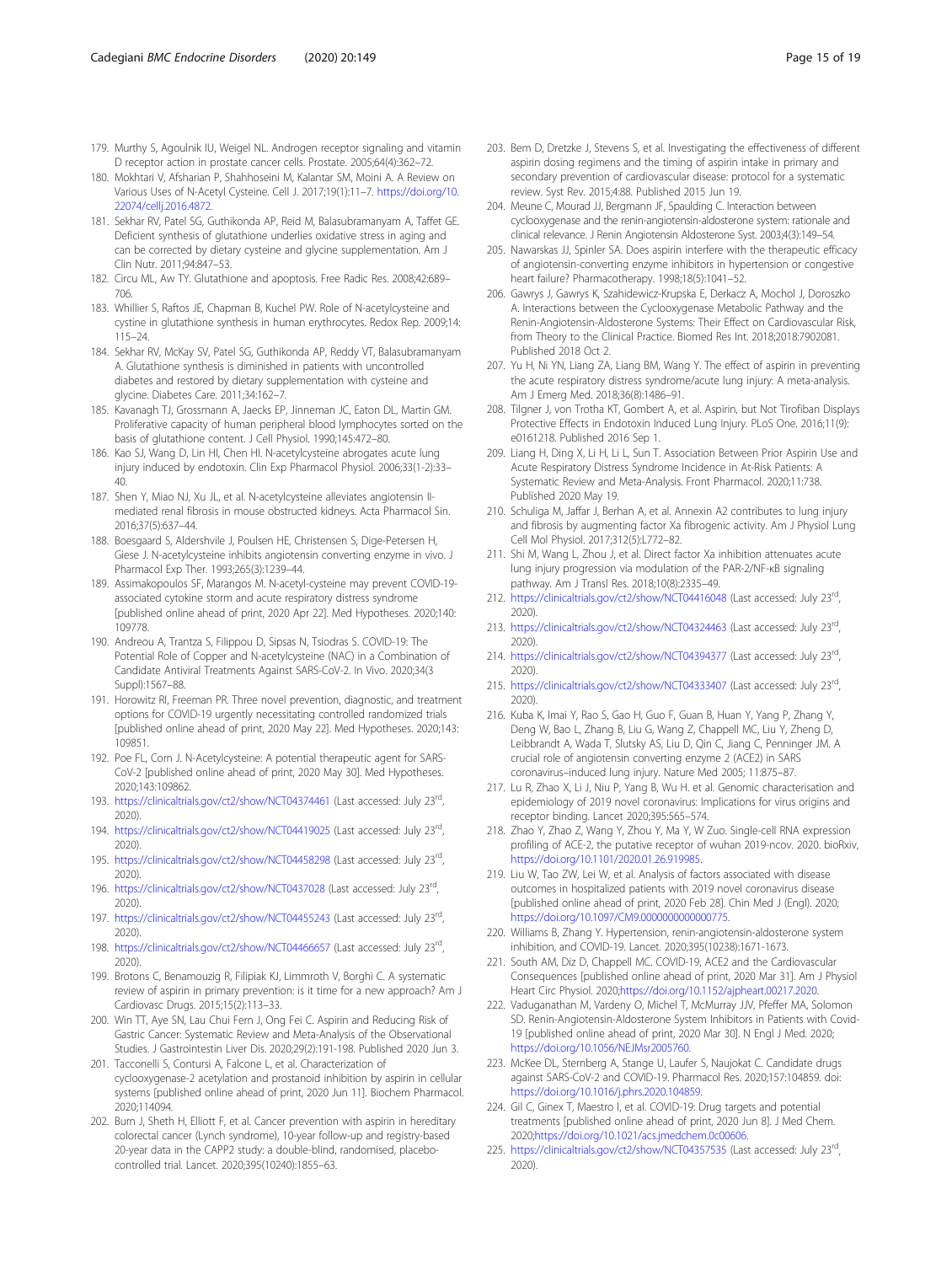- <span id="page-15-0"></span>226. <https://clinicaltrials.gov/ct2/show/NCT04353596> (Last accessed: July 23rd, 2020).
- 227. <https://clinicaltrials.gov/ct2/show/NCT04329195> (Last accessed: July 23rd, 2020).
- 228. <https://clinicaltrials.gov/ct2/show/NCT04322786> (Last accessed: July 23rd, 2020).
- 229. Shen LW, Mao HJ, Wu YL, Tanaka Y, Zhang W. TMPRSS2: A potential target for treatment of influenza virus and coronavirus infections. Biochimie. 2017; 142:1-10.
- 230. Uno Y. Camostat mesilate therapy for COVID-19 [published online ahead of print, 2020 Apr 29]. Intern Emerg Med. 2020;1-2.
- 231. Lobo-Galo N, Terrazas-López M, Martínez-Martínez A, Díaz-Sánchez ÁG. FDAapproved thiol-reacting drugs that potentially bind into the SARS-CoV-2 main protease, essential for viral replication [published online ahead of print, 2020 May 14].
- 232. <https://clinicaltrials.gov/ct2/show/NCT04352400> (Last accessed: July 23<sup>rd</sup>, 2020).
- 233. <https://clinicaltrials.gov/ct2/show/NCT04418128> (Last accessed: July 23<sup>rd</sup>, 2020).
- 234. <https://clinicaltrials.gov/ct2/show/NCT04473053> (Last accessed: July 23rd, 2020).
- 235. <https://clinicaltrials.gov/ct2/show/NCT04353284> (Last accessed: July 23rd, 2020).
- 236. <https://clinicaltrials.gov/ct2/show/NCT04455815> (Last accessed: July 23rd, 2020).
- 237. <https://clinicaltrials.gov/ct2/show/NCT04338906> (Last accessed: July 23rd, 2020).
- 238. <https://clinicaltrials.gov/ct2/show/NCT04321096> (Last accessed: July 23rd, 2020).
- 239. <https://clinicaltrials.gov/ct2/show/NCT04435015> (Last accessed: July 23rd, 2020).
- 240. <https://clinicaltrials.gov/ct2/show/NCT04355052> (Last accessed: July 23rd, 2020).
- 241. <https://clinicaltrials.gov/ct2/show/NCT04470544> (Last accessed: July 23<sup>rd</sup>, 2020).
- 242. <https://clinicaltrials.gov/ct2/show/NCT04374019> (Last accessed: July 23rd, 2020).
- 243. Rastrelli G, Di Stasi V, Inglese F, et al. Low testosterone levels predict clinical adverse outcomes in SARS-CoV-2 pneumonia patients [published online ahead of print, 2020 May 20]. Andrology. 2020;[https://doi.org/10.1111/andr.](https://doi.org/10.1111/andr.12821) [12821.](https://doi.org/10.1111/andr.12821)
- 244. Wright TJ, Dillon EL, Durham WJ, et al. A randomized trial of adjunct testosterone for cancer-related muscle loss in men and women. J Cachexia Sarcopenia Muscle. 2018;9(3):482–96.
- 245. Rolfe M, Kamel A, Ahmed MM, Kramer J. Pharmacological management of cardiac cachexia: a review of potential therapy options. Heart Fail Rev. 2019; 24(5):617–23.
- 246. Springer J, Springer JI, Anker SD. Muscle wasting and sarcopenia in heart failure and beyond: update 2017. ESC Heart Fail. 2017;4(4):492–8.
- 247. Breithaupt-Faloppa AC, Correia CJ, Prado CM, Stilhano RS, Ureshino RP, Moreira LFP. 17β-Estradiol, a potential ally to alleviate SARS-CoV-2 infection. Clinics (Sao Paulo). 2020;75:e1980.
- 248. Grandi G, Facchinetti F, Bitzer J. The gendered impact of coronavirus disease (COVID-19): do estrogens play a role? [published online ahead of print, 2020 May 29]. Eur J Contracept Reprod Health Care. 2020;1-2.
- 249. Suba Z. Prevention and therapy of COVID-19 via exogenous estrogen treatment for both male and female patients. J Pharm Pharm Sci. 2020;23(1): 75–85.
- 250. Manning JT, Fink B. Understanding COVID-19: Digit ratio (2D:4D) and sex differences in national case fatality rates [published online ahead of print, 2020 May 14]. Early Hum Dev. 2020;146:105074.
- 251. Stelzig KE, Canepa-Escaro F, Schiliro M, Berdnikovs S, Prakash YS, Chiarella SE. Estrogen regulates the expression of SARS-CoV-2 receptor ACE2 in differentiated airway epithelial cells. Am J Physiol Lung Cell Mol Physiol. 2020;318(6):L1280–1.
- 252. Di Stadio A, Della Volpe A, Ralli M. Ricci G. Gender differences in COVID-19 infection. The estrogen effect on upper and lower airways. Can it help to figure out a treatment? Eur Rev Med Pharmacol Sci. 2020;24(10):5195–6.
- 253. Cutolo M, Smith V, Paolino S. Understanding immune effects of oestrogens to explain the reduced morbidity and mortality in female versus male

COVID-19 patients. Comparisons with autoimmunity and vaccination. Clin Exp Rheumatol. 2020;38(3):383–6.

- 254. Doucet D, Badami C, Palange D, et al. Estrogen receptor hormone agonists limit trauma hemorrhage shock-induced gut and lung injury in rats. PLoS One. 2010;5(2):e9421. Published 2010 Feb 25.
- 255. Kan WH, Hsu JT, Schwacha MG, Choudhry MA, Bland KI, Chaudry IH. Estrogen ameliorates trauma-hemorrhage-induced lung injury via endothelial nitric oxide synthase-dependent activation of protein kinase G. Ann Surg. 2008;248(2):294–302.
- 256. Hamidi SA, Dickman KG, Berisha H, Said SI. 17β-estradiol protects the lung against acute injury: possible mediation by vasoactive intestinal polypeptide. Endocrinology. 2011;152(12):4729–37.
- 257. Kawasaki T, Chaudry IH. The effects of estrogen on various organs: therapeutic approach for sepsis, trauma, and reperfusion injury. Part 1: central nervous system, lung, and heart. J Anesth. 2012;26(6):883–91.
- 258. Speyer CL, Rancilio NJ, McClintock SD, et al. Regulatory effects of estrogen on acute lung inflammation in mice. Am J Physiol Cell Physiol. 2005;288(4): C881–90.
- 259. Vieira RF, Breithaupt-Faloppa AC, Matsubara BC, et al. 17β-Estradiol protects against lung injuries after brain death in male rats. J Heart Lung Transplant. 2018;37(11):1381–7.
- 260. Komukai K, Mochizuki S, Yoshimura M. Gender and the renin-angiotensinaldosterone system. Fundam Clin Pharmacol. 2010;24(6):687–98.
- 261. Hilliard LM, Sampson AK, Brown RD, Denton KM. The "his and hers" of the renin-angiotensin system. Curr Hypertens Rep. 2013;15(1):71–9.
- 262. O'Donnell E, Floras JS, Harvey PJ. Estrogen status and the renin angiotensin aldosterone system. Am J Physiol Regul Integr Comp Physiol. 2014;307(5): R498–500.
- 263. Kim H, Datta A, Talwar S, Saleem SN, Mondal D, Abdel-Mageed AB. Estradiol-ERβ2 signaling axis confers growth and migration of CRPC cells through TMPRSS2-ETV5 gene fusion. Oncotarget. 2016;8(38):62820-62833. Published 2016 Aug 17.
- 264. Bonkhoff H, Berges R. The evolving role of oestrogens and their receptors in the development and progression of prostate cancer. Eur Urol. 2009;55(3):533–42.
- 265. Connors JM, Levy JH. COVID-19 and its implications for thrombosis and anticoagulation. Blood. 2020;135(23):2033–40.
- 266. Haematology TL. COVID-19 coagulopathy: an evolving story. Lancet Haematol. 2020;7(6):e425.
- 267. Becker RC. COVID-19 update: Covid-19-associated coagulopathy. J Thromb Thrombolysis. 2020;50(1):54–67.
- 268. Scheres LJJ, van Hylckama Vlieg A, Ballieux BEPB, et al. Endogenous sex hormones and risk of venous thromboembolism in young women. J Thromb Haemost. 2019;17(8):1297–304.
- 269. Laliberté F, Dea K, Duh MS, Kahler KH, Rolli M, Lefebvre P. Does the route of administration for estrogen hormone therapy impact the risk of venous thromboembolism? Estradiol transdermal system versus oral estrogen-only hormone therapy. Menopause. 2018;25(11):1297–305.
- 270. Simon JA, Laliberté F, Duh MS, et al. Venous thromboembolism and cardiovascular disease complications in menopausal women using transdermal versus oral estrogen therapy. Menopause. 2016;23(6):600–10.
- 271. Rovinski D, Ramos RB, Fighera TM, Casanova GK, Spritzer PM. Risk of venous thromboembolism events in postmenopausal women using oral versus non-oral hormone therapy: A systematic review and meta-analysis. Thromb Res. 2018;168:83–95.
- 272. Tadic M, Cuspidi C, Sala C. COVID-19 and diabetes: Is there enough evidence? [published online ahead of print, 2020 May 29]. J Clin Hypertens (Greenwich). 2020[;https://doi.org/10.1111/jch.13912](https://doi.org/10.1111/jch.13912).
- 273. Cariou B, Hadjadj S, Wargny M, et al. Phenotypic characteristics and prognosis of inpatients with COVID-19 and diabetes: the CORONADO study [published online ahead of print, 2020 May 29]. Diabetologia. 2020;1-16.
- 274. Scheen AJ, Marre M, Thivolet C. Prognostic factors in patients with diabetes hospitalized for COVID-19: Findings from the CORONADO study and other recent reports [published online ahead of print, 2020 May 21]. Diabetes Metab. 2020;S1262-3636(20)30085-9.
- 275. Wang YW, He SJ, Feng X, et al. Metformin: a review of its potential indications. Drug Des Devel Ther. 2017;11:2421-2429. Published 2017 Aug 22.
- 276. Shurrab NT, Arafa EA. Metformin: A review of its therapeutic efficacy and adverse effects. Obes Med. 2020;17:100186.
- 277. Siang KC, Hasan SS. Metformin use amid COVID-19 pandemic [published online ahead of print, 2020 May 29]. J Med Virol. 2020[;https://doi.org/10.](https://doi.org/10.1002/jmv.26090) [1002/jmv.26090.](https://doi.org/10.1002/jmv.26090)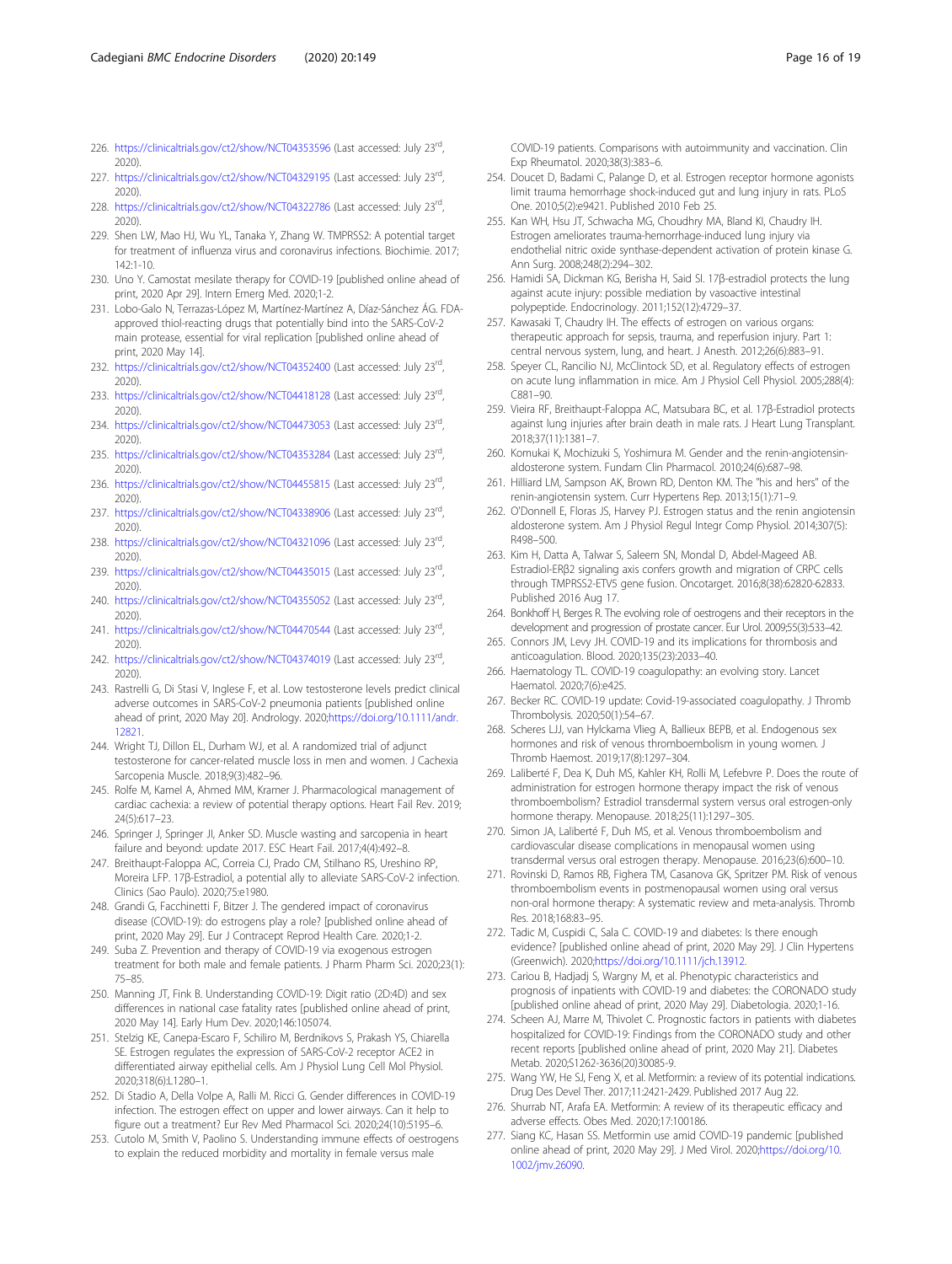- <span id="page-16-0"></span>278. El-Arabey AA, Abdalla M. Metformin and COVID-19: A novel deal of an Old Drug [published online ahead of print, 2020 Apr 29]. J Med Virol. 2020; [https://doi.org/10.1002/jmv.25958.](https://doi.org/10.1002/jmv.25958)
- 279. Menendez JA. Metformin and SARS-CoV-2: mechanistic lessons on air pollution to weather the cytokine/thrombotic storm in COVID-19 [published online ahead of print, 2020 May 27]. Aging (Albany NY). 2020;12[:https://doi.](https://doi.org/10.18632/aging.103347) [org/10.18632/aging.103347](https://doi.org/10.18632/aging.103347).
- 280. Luo P, Qiu L, Liu Y, et al. Metformin Treatment Was Associated with Decreased Mortality in COVID-19 Patients with Diabetes in a Retrospective Analysis [published online ahead of print, 2020 May 21]. Am J Trop Med Hyg. 2020[;https://doi.org/10.4269/ajtmh.20-0375.](https://doi.org/10.4269/ajtmh.20-0375)
- 281. Dalan R. Metformin, Neutrophils and COVID-19 Infection [published online ahead of print, 2020 May 21]. Diabetes Res Clin Pract. 2020;108230.
- 282. Penlioglou T, Papachristou S, Papanas N. COVID-19 and Diabetes Mellitus: May Old Anti-diabetic Agents Become the New Philosopher's Stone? [published online ahead of print, 2020 May 7]. Diabetes Ther. 2020;1-3.
- 283. Sharma S, Ray A, Sadasivam B. Metformin in COVID-19: A possible role beyond diabetes [published online ahead of print, 2020 Apr 30]. Diabetes Res Clin Pract. 2020;164:108183.
- 284. Tsaknis G, Siempos II, Kopterides P, et al. Metformin attenuates ventilatorinduced lung injury. Crit Care. 2012;16(4):R134.
- 285. Vaez H, Najafi M, Toutounchi NS, Barar J, Barzegari A, Garjani A. Metformin Alleviates Lipopolysaccharide-induced Acute Lung Injury through Suppressing Toll-like Receptor 4 Signaling. Iran J Allergy Asthma Immunol. 2016;15(6):498–507.
- 286. Jian MY, Alexeyev MF, Wolkowicz PE, Zmijewski JW, Creighton JR. Metformin-stimulated AMPK-α1 promotes microvascular repair in acute lung injury. Am J Physiol Lung Cell Mol Physiol. 2013;305(11):L844–55.
- 287. Zhang X, Shang F, Hui L, Zang K, Sun G. The alleviative effects of metformin for lipopolysaccharide-induced acute lung injury rat model and its underlying mechanism. Saudi Pharm J. 2017;25(4):666–70.
- 288. Yu LL, Zhu M, Huang Y, et al. Metformin relieves acute respiratory distress syndrome by reducing miR-138 expression. Eur Rev Med Pharmacol Sci. 2018;22(16):5355–63.
- 289. Ghavimi H, Sheidaei S, Vaez H, Zolali E, Asgharian P, Hamishehkar H. Metformin-attenuated sepsis-induced oxidative damages: a novel role for metformin. Iran J Basic Med Sci. 2018;21(5):469–75.
- 290. Tsai WL, Chang TH, Sun WC, et al. Metformin activates type I interferon signaling against HCV via activation of adenosine monophosphate-activated protein kinase. Oncotarget. 2017;8(54):91928-91937. Published 2017 Aug 14.
- 291. Xun YH, Zhang YJ, Pan QC, et al. Metformin inhibits hepatitis B virus protein production and replication in human hepatoma cells. J Viral Hepat. 2014; 21(8):597–603.
- 292. Xiao Y, Liu F, Li S, et al. Metformin promotes innate immunity through a conserved PMK-1/p38 MAPK pathway. Virulence. 2020;11(1):39–48.
- 293. Chen Y, Gu F, Guan JL. Metformin Might Inhibit Virus through Increasing Insulin Sensitivity. Chin Med J (Engl). 2018;131(3):376–7.
- 294. Diaz A, Romero M, Vazquez T, Lechner S, Blomberg BB, Frasca D. Metformin improves in vivo and in vitro B cell function in individuals with obesity and Type-2 Diabetes. Vaccine. 2017;35(20):2694–700.
- 295. Lalau JD, Kajbaf F, Protti A, Christensen MM, De Broe ME, Wiernsperger N. Metformin-associated lactic acidosis (MALA): Moving towards a new paradigm. Diabetes Obes Metab. 2017;19(11):1502–12.
- 296. Shin SJ, Chung S, Kim SJ, et al. Effect of Sodium-Glucose Co-Transporter 2 Inhibitor, Dapagliflozin, on Renal Renin-Angiotensin System in an Animal Model of Type 2 Diabetes. PLoS One. 2016;11(11):e0165703. Published 2016 Nov 1.
- 297. Bonora BM, Avogaro A, Fadini GP. Extraglycemic Effects of SGLT2 Inhibitors: A Review of the Evidence. Diabetes Metab Syndr Obes. 2020;13:161-174. Published 2020 Jan 21.
- 298. Kuchay MS, Farooqui KJ, Mishra SK, Mithal A. Glucose Lowering Efficacy and Pleiotropic Effects of Sodium-Glucose Cotransporter 2 Inhibitors [published online ahead of print, 2020 Feb 1]. Adv Exp Med Biol. 2020;[https://doi.org/](https://doi.org/10.1007/5584_2020_479) [10.1007/5584\\_2020\\_479](https://doi.org/10.1007/5584_2020_479).
- 299. Li L, Konishi Y, Morikawa T, et al. Effect of a SGLT2 inhibitor on the systemic and intrarenal renin-angiotensin system in subtotally nephrectomized rats. J Pharmacol Sci. 2018;137(2):220–223.
- 300. Tentolouris A, Vlachakis P, Tzeravini E, Eleftheriadou I, Tentolouris N. SGLT2 Inhibitors: A Review of Their Antidiabetic and Cardioprotective Effects. Int J Environ Res Public Health. 2019;16(16):2965. Published 2019 Aug 17. doi: <https://doi.org/10.3390/ijerph16162965>.
- 301. Petrykiv S, Laverman GD, de Zeeuw D, Heerspink HJL. Does SGLT2 inhibition with dapagliflozin overcome individual therapy resistance to RAAS inhibition?. Diabetes Obes Metab. 2018;20(1):224-227.
- 302. Schork A, Saynisch J, Vosseler A, et al. Effect of SGLT2 inhibitors on body composition, fluid status and renin-angiotensin-aldosterone system in type 2 diabetes: a prospective study using bioimpedance spectroscopy. Cardiovasc Diabetol. 2019;18(1):46. Published 2019 Apr 5.
- 303. <https://clinicaltrials.gov/ct2/show/NCT04393246> (Last accessed: July 23<sup>rd</sup>, 2020).
- 304. <https://clinicaltrials.gov/ct2/show/NCT04350593> (Last accessed: July 23<sup>rd</sup>, 2020).
- 305. Cure E, Cumhur Cure M. Can dapagliflozin have a protective effect against COVID-19 infection? A hypothesis [published online ahead of print, 2020 Apr 21]. Diabetes Metab Syndr. 2020;14(4):405-406.
- 306. Mirabelli M, Chiefari E, Puccio L, Foti DP, Brunetti A. Potential Benefits and Harms of Novel Antidiabetic Drugs During COVID-19 Crisis. Int J Environ Res Public Health. 2020;17(10):E3664. Published 2020 May 22.
- 307. Zhu T, Li C, Zhang X, et al. GLP-1 Analogue Liraglutide Enhances SP-A Expression in LPS-Induced Acute Lung Injury through the TTF-1 Signaling Pathway. Mediators Inflamm. 2018;2018:3601454. Published 2018 May 22.
- 308. Xu J, Wei G, Wang J, et al. Glucagon-like peptide-1 receptor activation alleviates lipopolysaccharide-induced acute lung injury in mice via maintenance of endothelial barrier function. Lab Invest. 2019;99(4):577–87.
- 309. Zhou F, Zhang Y, Chen J, Hu X, Xu Y. Liraglutide attenuates lipopolysaccharideinduced acute lung injury in mice. Eur J Pharmacol. 2016;791:735–40.
- 310. Rowlands J, Heng J, Newsholme P, Carlessi R. Pleiotropic Effects of GLP-1 and Analogs on Cell Signaling, Metabolism, and Function. Front Endocrinol (Lausanne). 2018;9:672. Published 2018 Nov 23.
- 311. Muskiet MHA, Wheeler DC, Heerspink HJL. New pharmacological strategies for protecting kidney function in type 2 diabetes [published correction appears in Lancet Diabetes Endocrinol. 2019 Feb 4;:]. Lancet Diabetes Endocrinol. 2019;7(5):397-412.
- 312. Jiménez DL, Babkowski MC, Miramontes González JP. GLP-1 and the reninangiotensin-aldosterone system. Lancet Diabetes Endocrinol. 2019;7(5):337.
- 313. Skov J, Pedersen M, Holst JJ, et al. Short-term effects of liraglutide on kidney function and vasoactive hormones in type 2 diabetes: a randomized clinical trial. Diabetes Obes Metab. 2016;18(6):581–9.
- 314. Skov J, Persson F, Frøkiær J, Christiansen JS. Tissue Renin-Angiotensin systems: a unifying hypothesis of metabolic disease. Front Endocrinol (Lausanne). 2014;5:23.
- 315. Skov J, Dejgaard A, Frøkiær J, et al. Glucagon-like peptide-1 (GLP-1): effect on kidney hemodynamics and renin-angiotensin-aldosterone system in healthy men. J Clin Endocrinol Metab. 2013;98(4):E664–71.
- 316. Li Y, Zhang Z, Yang L, et al. The MERS-CoV Receptor DPP4 as a Candidate Binding Target of the SARS-CoV-2 Spike [published online ahead of print, 2020 May 13]. iScience. 2020;23(6):101160.
- 317. Fadini GP, Morieri ML, Longato E, et al. Exposure to DPP-4 inhibitors and COVID-19 among people with type 2 diabetes. A case-control study [published online ahead of print, 2020 May 28]. Diabetes Obes Metab. 2020; [https://doi.org/10.1111/dom.14097.](https://doi.org/10.1111/dom.14097)
- 318. Dalan R. Is DPP4 inhibition a comrade or adversary in COVID-19 infection [published online ahead of print, 2020 May 19]. Diabetes Res Clin Pract. 2020;164:108216.
- 319. Strollo R, Pozzilli P. DPP4 inhibition: preventing SARS-CoV-2 infection and/or progression of COVID-19? [published online ahead of print, 2020 Apr 26]. Diabetes Metab Res Rev. 2020; [https://doi.org/10.1002/dmrr.3330.](https://doi.org/10.1002/dmrr.3330)
- 320. Bassendine MF, Bridge SH, McCaughan GW, Gorrell MD. COVID-19 and comorbidities: A role for dipeptidyl peptidase 4 (DPP4) in disease severity? [published online ahead of print, 2020 May 11]. J Diabetes. 2020; [https://doi.](https://doi.org/10.1111/1753-0407.13052) [org/10.1111/1753](https://doi.org/10.1111/1753-0407.13052)–0407.13052.
- 321. Kawasaki T, Chen W, Htwe YM, Tatsumi K, Dudek SM. DPP4 inhibition by sitagliptin attenuates LPS-induced lung injury in mice. Am J Physiol Lung Cell Mol Physiol. 2018;315(5):L834–45.
- 322. Suzuki T, Tada Y, Gladson S, et al. Vildagliptin ameliorates pulmonary fibrosis in lipopolysaccharide-induced lung injury by inhibiting endothelial-tomesenchymal transition. Respir Res. 2017;18(1):177. Published 2017 Oct 16.
- 323. Beckers PAJ, Gielis JF, Van Schil PE, Adriaensen D. Lung ischemia reperfusion injury: the therapeutic role of dipeptidyl peptidase 4 inhibition. Ann Transl Med. 2017;5(6):129.
- 324. Guo K, Jin F. Dipeptidyl peptidase-4 (DPP-4) inhibitor saxagliptin alleviates lipopolysaccharide-induced acute lung injury via regulating the Nrf-2/HO-1 and NF-κB pathways [published online ahead of print, 2019 Nov 7]. J Invest Surg. 2019;1-8.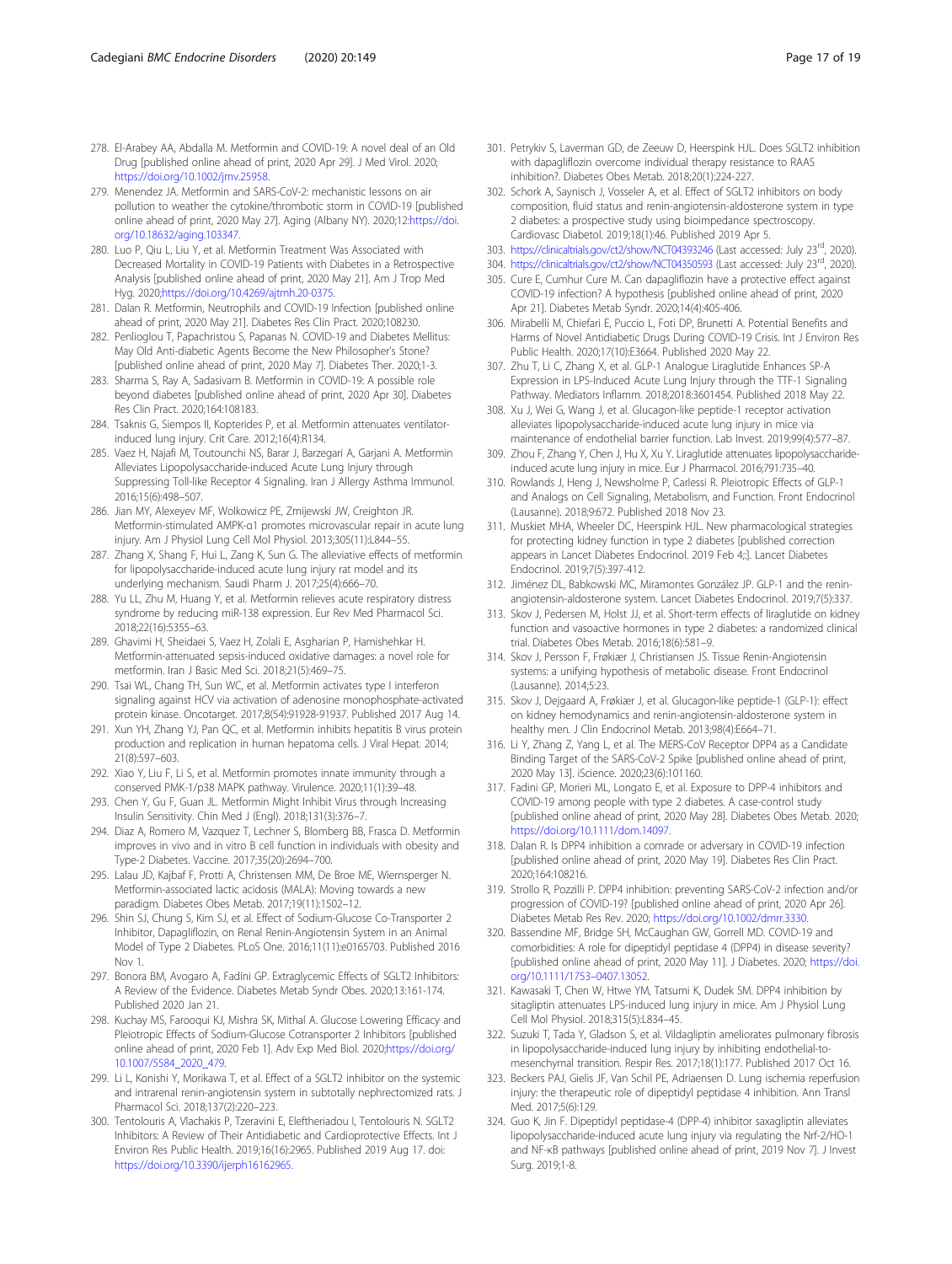- <span id="page-17-0"></span>325. Letko M, Miazgowicz K, McMinn R, et al. Adaptive Evolution of MERS-CoV to Species Variation in DPP4. Cell Rep. 2018;24(7):1730–7.
- 326. Wang N, Shi X, Jiang L, et al. Structure of MERS-CoV spike receptor-binding domain complexed with human receptor DPP4. Cell Res. 2013;23(8):986–93.
- 327. Peck KM, Scobey T, Swanstrom J, et al. Permissivity of Dipeptidyl Peptidase 4 Orthologs to Middle East Respiratory Syndrome Coronavirus Is Governed by Glycosylation and Other Complex Determinants. J Virol. 2017;91(19): e00534–17.
- 328. Dastan F, Abedini A, Shahabi S, Kiani A, Saffaei A, Zare A. Sitagliptin Repositioning in SARS-CoV-2: Effects on ACE-2, CD-26, and Inflammatory Cytokine Storms in the Lung. Iran J Allergy Asthma Immunol. 2020;19(S1):  $10-2.$
- 329. <https://clinicaltrials.gov/ct2/show/NCT04382794> (Last accessed: July 23rd, 2020).
- 330. <https://clinicaltrials.gov/ct2/show/NCT04365517> (Last accessed: July 23rd, 2020).
- 331. <https://clinicaltrials.gov/ct2/show/NCT04341935> (Last accessed: July 23rd, 2020).
- 332. Carboni E, Carta AR, Carboni E. Can pioglitazone be potentially useful therapeutically in treating patients with COVID-19? [published online ahead of print, 2020 Apr 22]. Med Hypotheses. 2020;140:109776.
- 333. Kvandova M, Barancik M, Balis P, Puzserova A, Majzunova M, Dovinova I. The peroxisome proliferator-activated receptor gamma agonist pioglitazone improves nitric oxide availability, renin-angiotensin system and aberrant redox regulation in the kidney of pre-hypertensive rats. J Physiol Pharmacol. 2018;69(2):[https://doi.org/10.26402/jpp.2018.2.09.](https://doi.org/10.26402/jpp.2018.2.09)
- 334. Zhang W, Li C, Liu B, et al. Pioglitazone upregulates hepatic angiotensin converting enzyme 2 expression in rats with steatohepatitis. Ann Hepatol. 2013;12(6):892–900.
- 335. Zhang W, Xu YZ, Liu B, et al. Pioglitazone upregulates angiotensin converting enzyme 2 expression in insulin-sensitive tissues in rats with high-fat diet-induced nonalcoholic steatohepatitis. ScientificWorldJournal. 2014;2014:603409. Published 2014 Jan 14.
- 336. Kurisu S, Iwasaki T, Ishibashi K, et al. Effects of low-dose pioglitazone on glucose control, lipid profiles, renin-angiotensin-aldosterone system and natriuretic peptides in diabetic patients with coronary artery disease. J Renin Angiotensin Aldosterone Syst. 2013;14(1):51–5.
- 337. Kutsukake M, Matsutani T, Tamura K, et al. Pioglitazone attenuates lung injury by modulating adipose inflammation. J Surg Res. 2014;189(2):295–303.
- 338. Matsutani T, Tamura K, Kutsukake M, Matsuda A, Tachikawa E, Uchida E. Impact of Pioglitazone on Macrophage Dynamics in Adipose Tissues of Cecal Ligation and Puncture-Treated Mice. Biol Pharm Bull. 2017;40(5):638– 44.
- 339. Grommes J, Mörgelin M, Soehnlein O. Pioglitazone attenuates endotoxininduced acute lung injury by reducing neutrophil recruitment. Eur Respir J. 2012;40(2):416–23.
- 340. Kaplan J, Nowell M, Chima R, Zingarelli B. Pioglitazone reduces inflammation through inhibition of NF-κB in polymicrobial sepsis. Innate Immun. 2014;20(5):519–28.
- 341. Ciavarella C, Motta I, Valente S, Pasquinelli G. Pharmacological (or Synthetic) and Nutritional Agonists of PPAR-γ as Candidates for Cytokine Storm Modulation in COVID-19 Disease. Molecules. 2020;25(9):2076.
- 342. Chojkier M, Elkhayat H, Sabry D, Donohue M, Buck M. Pioglitazone decreases hepatitis C viral load in overweight, treatment naïve, genotype 4 infected-patients: a pilot study. PLoS One. 2012;7(3):e31516.
- 343. Fukano K, Tsukuda S, Oshima M, et al. Troglitazone Impedes the Oligomerization of Sodium Taurocholate Cotransporting Polypeptide and Entry of Hepatitis B Virus Into Hepatocytes. Front Microbiol. 2019;9:3257. Published 2019 Jan 8.
- 344. Khattab M, Emad M, Abdelaleem A, et al. Pioglitazone improves virological response to peginterferon alpha-2b/ribavirin combination therapy in hepatitis C genotype 4 patients with insulin resistance. Liver Int. 2010;30(3):447-454.
- 345. Guerrero CA, Murillo A, Acosta O. Inhibition of rotavirus infection in cultured cells by N-acetyl-cysteine, PPARγ agonists and NSAIDs [published correction appears in Antiviral Res. 2012 Nov;96(2):269. Guererero, Carlos A [corrected to Guerrero, Carlos A]]. Antiviral Res. 2012;96(1):1-12.
- 346. <https://clinicaltrials.gov/ct2/show/NCT04473274> (Last accessed: July 23rd, 2020).
- 347. Morath C, Ratzlaff K, Dechow C, et al. Chronic low-dose isotretinoin treatment limits renal damage in subtotally nephrectomized rats. J Mol Med (Berl). 2009;87(1):53–64.
- 348. Abdelmaksoud A, Vestita M, El-Amawy HS, et al. Systemic isotretinoin therapy in the era of COVID-19 [published online ahead of print, 2020 May 1]. Dermatol Ther. 2020:e13482. [https://doi.org/10.1111/dth.13482.](https://doi.org/10.1111/dth.13482)
- 349. <https://clinicaltrials.gov/ct2/show/NCT04361422> (Last accessed: July 23rd, 2020).
- 350. <https://clinicaltrials.gov/ct2/show/NCT04353180> (Last accessed: July 23rd, 2020).
- 351. <https://clinicaltrials.gov/ct2/show/NCT04389580> (Last accessed: July 23rd, 2020).
- 352. <https://clinicaltrials.gov/ct2/show/NCT04396067> (Last accessed: July 23rd, 2020).
- 353. <https://clinicaltrials.gov/ct2/show/NCT04382950> (Last accessed: July 23rd, 2020).
- 354. Vemuri VK, Janero DR, Makriyannis A. Pharmacotherapeutic targeting of the endocannabinoid signaling system: drugs for obesity and the metabolic syndrome. Physiol Behav. 2008;93(4-5):671–86.
- 355. Xie S, Furjanic MA, Ferrara JJ, et al. The endocannabinoid system and rimonabant: a new drug with a novel mechanism of action involving cannabinoid CB1 receptor antagonism--or inverse agonism--as potential obesity treatment and other therapeutic use. J Clin Pharm Ther. 2007;32(3): 209–31.
- 356. Topol EJ, Bousser MG, Fox KA, et al. Rimonabant for prevention of cardiovascular events (CRESCENDO): a randomised, multicentre, placebocontrolled trial. Lancet. 2010;376(9740):517–23.
- 357. Ludtke DD, Siteneski A, de Oliveira Galassi T, et al. High-intensity swimming exercise reduces inflammatory pain in mice by activation of the endocannabinoid system [published online ahead of print, 2020 May 1]. Scand J Med Sci Sports.
- 358. Kaser S, Ebenbichler CF, Tilg H. Pharmacological and non-pharmacological treatment of non-alcoholic fatty liver disease. Int J Clin Pract. 2010;64(7): 968–83.
- 359. Schaich CL, Shaltout HA, Brosnihan KB, Howlett AC, Diz DI. Acute and chronic systemic CB1 cannabinoid receptor blockade improves blood pressure regulation and metabolic profile in hypertensive (mRen2)27 rats. Physiol Rep. 2014;2(8):e12108.
- 360. Ciaglia E, Vecchione C, Puca AA. COVID-19 Infection and Circulating ACE2 Levels: Protective Role in Women and Children. Front Pediatr. 2020;8:206. Published 2020 Apr 23.
- 361. Mestre L, Carrillo-Salinas FJ, Mecha M, Feliú A, Guaza C. Gut microbiota, cannabinoid system and neuroimmune interactions: New perspectives in multiple sclerosis. Biochem Pharmacol. 2018;157:51–66.
- 362. Angelina A, Pérez-Diego M, López-Abente J, Palomares O. The Role of Cannabinoids in Allergic Diseases [published online ahead of print, 2020 Jun 11]. Int Arch Allergy Immunol. 2020:1–20.
- 363. Rieder SA, Chauhan A, Singh U, Nagarkatti M, Nagarkatti P. Cannabinoidinduced apoptosis in immune cells as a pathway to immunosuppression. Immunobiology. 2010;215(8):598–605.
- 364. Briand-Mésange F, Trudel S, Salles J, Ausseil J, Salles JP, Chap H. Possible Role of Adipose Tissue and Endocannabinoid System in COVID-19 Pathogenesis: Can Rimonabant Return? [published online ahead of print, 2020 May 28]. Obesity (Silver Spring). 2020;10.1002/oby.22916.
- 365. Rossi F, Tortora C, Argenziano M, Di Paola A, Punzo F. Cannabinoid Receptor Type 2: A Possible Target in SARS-CoV-2 (CoV-19) Infection?. Int J Mol Sci. 2020;21(11):E3809. Published 2020 May 27.
- 366. Huang SA, Lie JD. Phosphodiesterase-5 (PDE5) Inhibitors In the Management of Erectile Dysfunction. P T. 2013;38(7):407–19.
- 367. Wang G, Zhang Q, Yuan W, Wu J, Li C. Sildenafil Protects against Myocardial Ischemia-Reperfusion Injury Following Cardiac Arrest in a Porcine Model: Possible Role of the Renin-Angiotensin System. Int J Mol Sci. 2015;16(11): 27015-27031. Published 2015 Nov 12.
- 368. Kosutova P, Mikolka P, Balentova S, et al. Effects of phosphodiesterase 5 inhibitor sildenafil on the respiratory parameters, inflammation and apoptosis in a saline lavage-induced model of acute lung injury. J Physiol Pharmacol. 2018;69(5):<https://doi.org/10.26402/jpp.2018.5.15>.
- 369. Guerra-Mora JR, Perales-Caldera E, Aguilar-León D, et al. Effects of Sildenafil and Tadalafil on Edema and Reactive Oxygen Species Production in an Experimental Model of Lung Ischemia-Reperfusion Injury. Transplant Proc. 2017;49(6):1461–6.
- 370. Gokakin AK, Deveci K, Kurt A, et al. The protective effects of sildenafil in acute lung injury in a rat model of severe scald burn: A biochemical and histopathological study. Burns. 2013;39(6):1193–9.